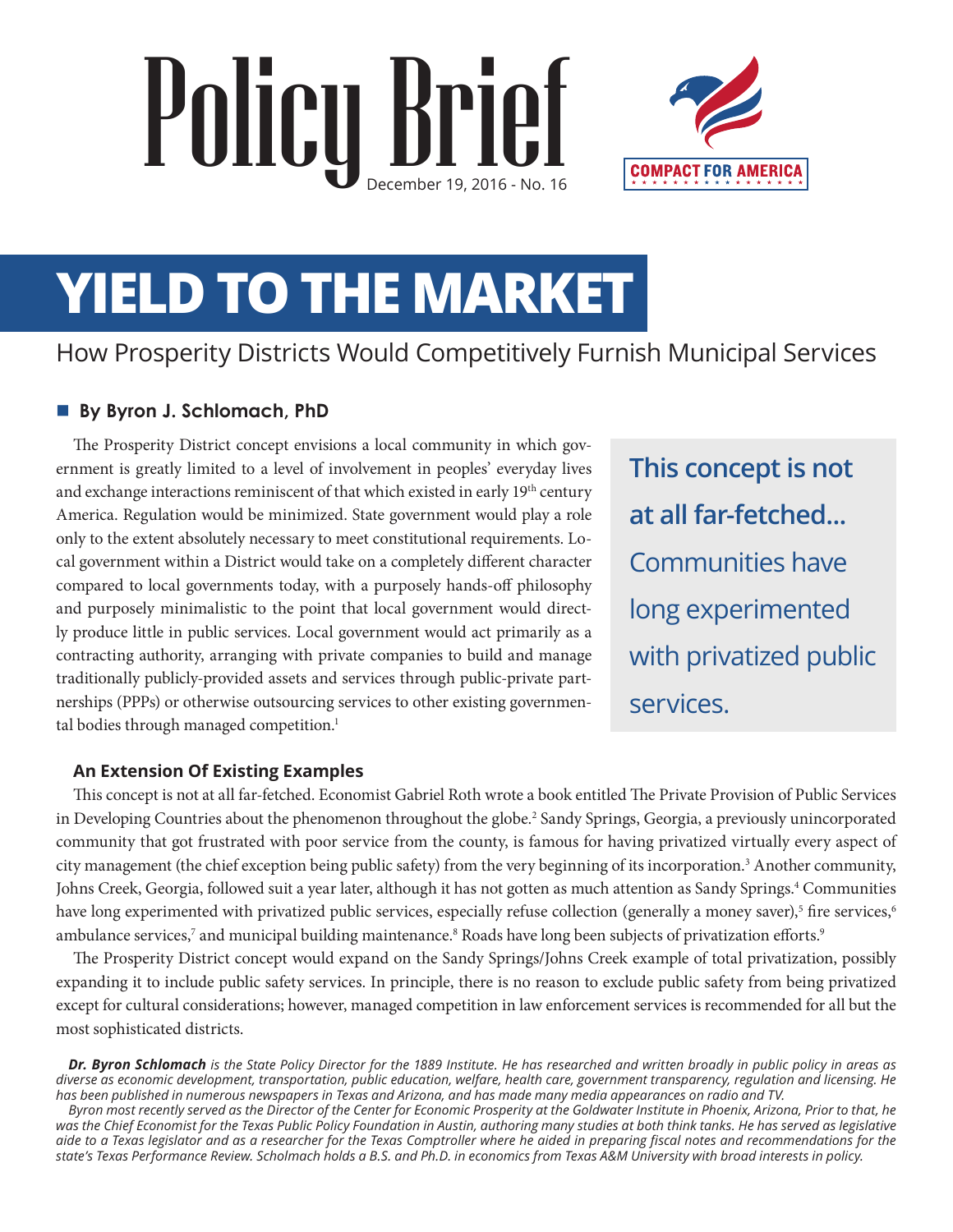#### **Introduction**

What follows is a discussion of the traditional model of public service provision wherein government internalizes the production of services, looking at its strengths and weaknesses from a public choice point of view, focused on incentives inherent in such a system. The same type of analysis is done with respect to PPPs. Then, separate discussions of the advantages, disadvantages and possibilities for the contracting with private entities by a Prosperity District for public services, specifically roads, water/sewer, electricity, fire services, police, refuse collection, and public education.

The Prosperity District concept to which this paper is written contemplates a polity in which the establishment of monopolies is prohibited. However, most PPPs are contracted for services that are, for all intents and purposes, monopolized by government. The competition enters into the picture through careful construction of the PPP contract, holding the provider to strict standards with the possibility that the contract can be renegotiated with someone else. Most of the discussion that follows presumes this type of PPP. However, many of the services discussed in this paper could have more than one PPP operating simultaneously, if that is what is required in order to keep from violating the Prosperity District's principles of organization. However, two different PPPs for water supply, for example, are not likely to serve the same territory simultaneously.

The privatization of the services just mentioned above could individually constitute a paper dozens of pages long. Such detail is beyond the scope of this paper. Instead, the discussion is focused on the possibility of privatizing each service in the context of the Prosperity District proposal wherein eminent domain and monopolies are prohibited, and taxes will be limited, necessitating greater dependence on user fees.

#### **The Traditional Model of Service Provision**

The traditional model of public service provision purposely conceives a top-down approach wherein elected officials dictate policy and dedicated public servants seek to carry it out. Services are directly provided by government. Public servants are presumed to be blank slates on whom are written the express desires of their elected bosses. Elected officials are assumed to have the wisdom, foresight, listening skills, clairvoyance, and technical knowledge to know and understand the desires, needs, and priorities of the general public. Public servants are assumed to always tell their elected bosses the truth and to have no ambition but to carry out the explicit and

implicit instructions of their bosses in the form of laws, and rules derived from statutes, that can be decades old. Discretion on the part of public servants in the traditional approach to public service provision is supposedly allowed only to the degree that they pursue the policies and policy priorities that have been dictated to them. This implicit assumption is made despite the fact that policy makers often know only a fraction of what public servants know.10

Max Weber is often credited with articulating the theoretical foundations of the traditional model of public service provision. But, he arguably simply described management forms that already existed in Prussia. Woodrow Wilson is also credited with popularizing the idea that policy setting and administration can be treated and conceived as two separate spheres, with the inherent assumption that administrators will carry out dictated policies in good faith, with efficiency, and perhaps even enthusiasm.<sup>11</sup> Today, the traditional model is often viewed as hopelessly idealistic and naïve, if not simply ideological, by economists and others who have come to understand that every individual acts in his own self-interest and according to incentives. Nevertheless, there continue to be made theoretical justifications of Weber and Wilson even though the traditional model is quite old.

The strengths of the traditional model include: 1) the potential of direct accountability to top government officials, 2) ready standardization of services across many polities in a federal system, 3) the use of eminent domain (and consequent ease of action on the part of government, which is not necessarily best for all property owners), 4) ready access of citizens to services, and 5) ease of taking action on the part of bureaucrats who have been granted authority.

As will be discussed below, some of these advantages can also be viewed as weaknesses, but for now, consider how they are strengths. First, the top-down system, at least theoretically, provides accountability for the bureaucrats who are tasked with carrying out policy. They answer to officials who, in a system like that employed in the United States, are answerable to the people through regular elections. Indirectly then, bureaucrats are answerable to the people who they serve, and at least in the case of agency heads, bureaucrats are fairly easy to replace, should the executive elected official decide such action is necessary.<sup>12</sup>

Second, governments generally do not have proprietary interest in their methodologies and systems. Thus, there is no issue with sharing how they accomplish their tasks. As a result, there is no real hesitancy in sharing knowledge and stan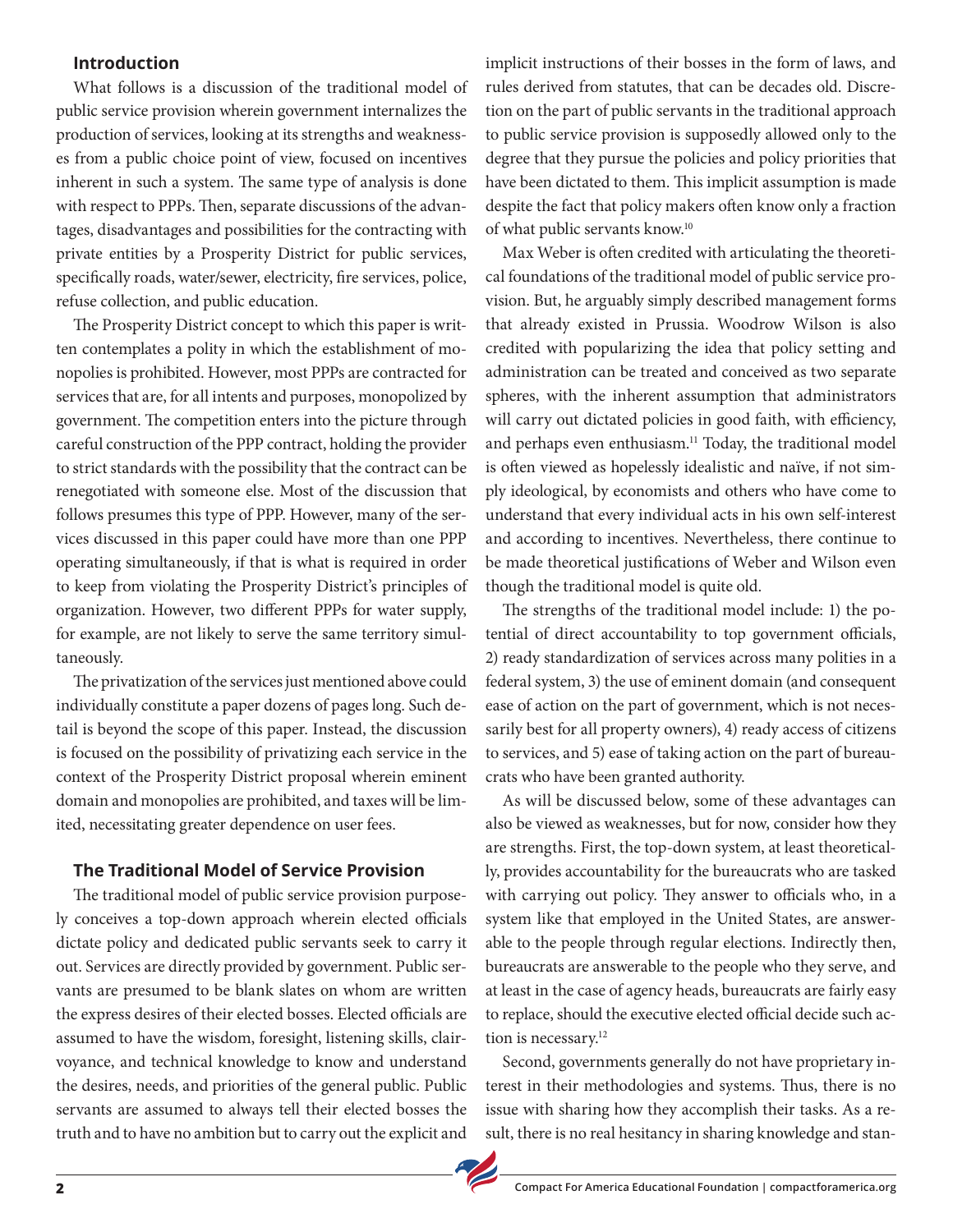dardizing methods as well as systems across jurisdictions. In fact, government officials commonly form associations for the offices they occupy that represent all jurisdictions. Thus, county assessors have a county assessors association. Mayors have an association. So do school superintendents. When they meet, they share knowledge and jurisdictions become similar in ways that allow citizens to know what to expect from jurisdiction to jurisdiction.<sup>13</sup>

Third, government's ability to fall back on eminent domain as a way to keep costs low and prevent hold outs to assemble properties needed for important public infrastructure investments is a definite advantage for governance. While resentments on the part of property owners whose land has been condemned and legitimate uncompensated harm cannot be all government-provided services, even one as important as water, allow for universal access.<sup>14</sup>

Finally, traditional government service provision theoretically enjoys a relative ease with which those in charge can take action. Though executive authorities face legal constraints, there is a degree to which they can direct, expedite, and expect immediate action when changes are made due to new ideas or circumstances. It can be much harder to make changes when contractual, arm's length, formal agreements are involved.

The traditional model also has its disadvantages, which are significant. In fact, virtually any of the advantages for the traditional model can be a disadvantage. For example, universal access to public services can be an advantage for a polity, if competing polities do not provide universal access, but it can

# **Disadvantages of Traditional Government Service Provision**

- $\blacksquare$  Poor incentives for efficiency and effectiveness
- **n** Overuse of resources

completely eliminated, improvements and projects proceed with relatively little interference and lower overall costs to the community. The downside, of course, is the fact that force is ultimately involved with the exercise of eminent domain and its use can result in projects of excessive size and scope. No matter how much due process is involved, eminent domain arguably makes government projects less expensive than they would otherwise be and has the potential of leading to an inefficient allocation of resources.

Fourth, the traditional model of public service provision allows for universal access of services. Often, this is true regardless of how much one helps to cover the expenses of government services. For example, in most communities everyone can avail themselves of police and fire services as well as access to streets whether one pays a million dollars in taxes or nothing at all. Sanitary sewer is not even designed to be denied to a structure once it is attached to the system, except that it can be non-existent, and even then, traditional government requires that sanitary measures be taken by property owners. Water service, however, is deniable based on lack of payment with valves that can be turned off and locked. So, not

- Budget cycling encourages waste
- $\blacksquare$  Potential for corruption
- Taxpayers "Left Holding the Bag"

also be a disadvantage when its citizens treat a valuable resource as if it is costless, as people generally do with roads. Congestion during rush hours is the result, often with excess capacity during other hours of the day, which is wasteful.

The disadvantages of the traditional model of public service provision include: 1) poor incentives for efficiency and effectiveness, 2) overuse of resources, 3) budget cycling that encourages waste, and 4) potential for corruption. Oftentimes, these problems are characterized as "government failure," in contrast to "market failures" that are often used as justifications for government provision in the first place.<sup>15</sup>

First, there is generally a significant disconnect between consumers of a government-provided good or service and those who produce it. This can be true of markets, too, but consumer service is incentivized in the private sector as much as possible because if consumers are discouraged from buying from a producer, the producer loses money. The government does not lose money when service is poor because the bulk of government revenue comes from taxes, which are extracted by threat of the legitimate use of force. Where a government service results in revenues through fees, government is almost

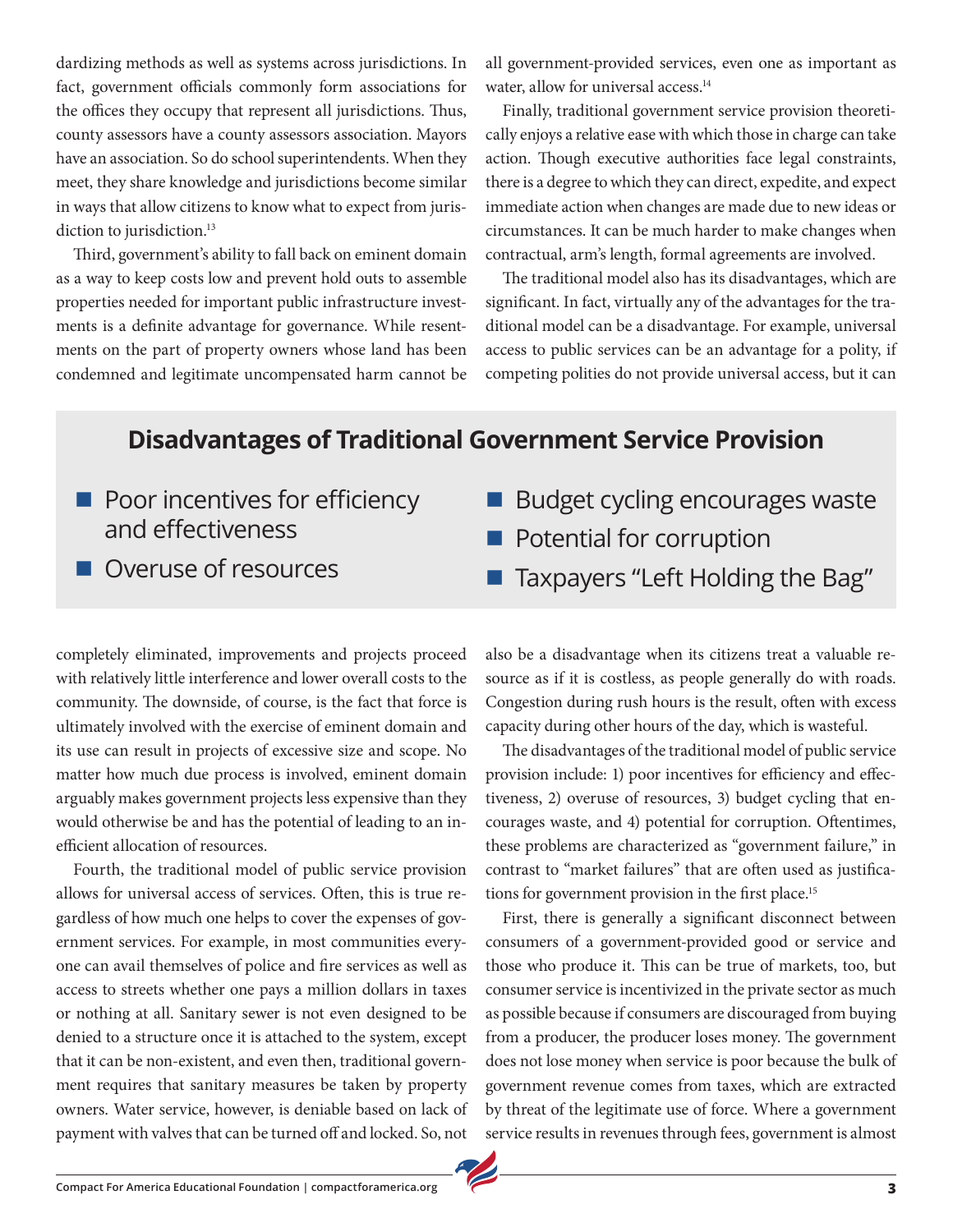always a monopolist, as is generally the case with trash collection, water delivery, and sometimes even electricity. Monopolists concern themselves relatively little with consumer service unless there is a chance that another producer could enter the market. Governments have their monopolies by law which gives the government monopolist all the more a tendency to ignore consumers complaints.

Second, while on the one hand, universal access to government services can be viewed as a strength, it is also a weakness. A zero price produces very high demand, as in the case of roads during rush hours. Uniform pricing makes no distinction between those who have genuine need versus those who simply can pay. In other words, due to a lack of pricing, or inefficient pricing due to the lack of a profit motive, the traditional model results in resource waste.

Third, a presumption of the traditional model is that government agents (bureaucrats) have an incentive to faithfully carry out the wishes of the peoples' representatives. In reality, there are many conflicting pressures on bureaucrats. They have their own ambitions, which are often pointed at empire-building for their agency. Sometimes, ambitions are turned toward looking forward to a related and lucrative position in the private sector. This often leads to excessive spending and inefficient action, especially when these two motivations do not conflict, which is often.16

Fourth, officials in charge of accomplishing tasks under the traditional model of government provision often do not have extensive experience. There is a tendency to accomplish tasks and organize operations the way they have always been done. This is human nature. Due to a lack of competition, there is little incentive to experiment and discover greater efficiencies and effectiveness.

Ultimately, the biggest disadvantage for the traditional model of government provision is that taxpayers – the people in general – are left holding the bag. Government's errors and inefficiencies, whether intentional or not, cost people wealth, income, and opportunity. Obviously, costs must be considered in light of benefits. None of this is to say that government represents a net negative, just that the net benefits could be larger. This is the hope and promise of the public-private partnership (PPP) model of public service provision.

#### **The Public-Private Partnership Model**

Public-private partnerships, as the term is used here, are an alternative to the traditional model of public service provision. The term is often used to describe instances where

### **PPP Advantages**

- Private sector efficiency and effectiveness
- Flexible budgeting
- $\blacksquare$  Transfering risk to contractor
- Blunting downstream political influence

government subsidizes private industry, often to attract industries that elected officials and politically connected elites in a community consider desirable. Occasionally, the term is used to characterize situations where government seeks to piggy-back on private development and extort a developer to provide something normally financed through taxes, like a park. A PPP in the context of this paper is when government arranges to have the private sector provide a good or service that government normally provides through a contractual arrangement that, hopefully, exploits the many positive incentives inherent in competitive private enterprise.

The private sector, due to the profit motive and competitive enterprise, has a strong incentive to economize on resources and, in so doing, increase the net benefit of an endeavor for business owners and their customers by innovating to undercut competitors' prices. Private producers also have an incentive to add consumer value to their product to make it more desirable compared to competitors, increasing net benefit all the more. PPP arrangements of the type proposed under the Prosperity District concept seek to capture private sector incentives to add net value of public services for citizens.

Through proper competitive contracting under a PPP, citizens can benefit from the extensive experience that private companies accumulate in providing services in a variety of settings with a variety of expectations, sometimes all over the world.17 Such extensive expertise is lacking in most local government administrations. If contracts are properly written to provide correct incentives and then rigorously administered and enforced, citizens can enjoy a great deal of added value from government-provided services. Potentially with PPPs, incentives align better with the interests of citizens in that the self-interest inherent in human exchange interactions – the profit motive in commercial transactions – simultaneously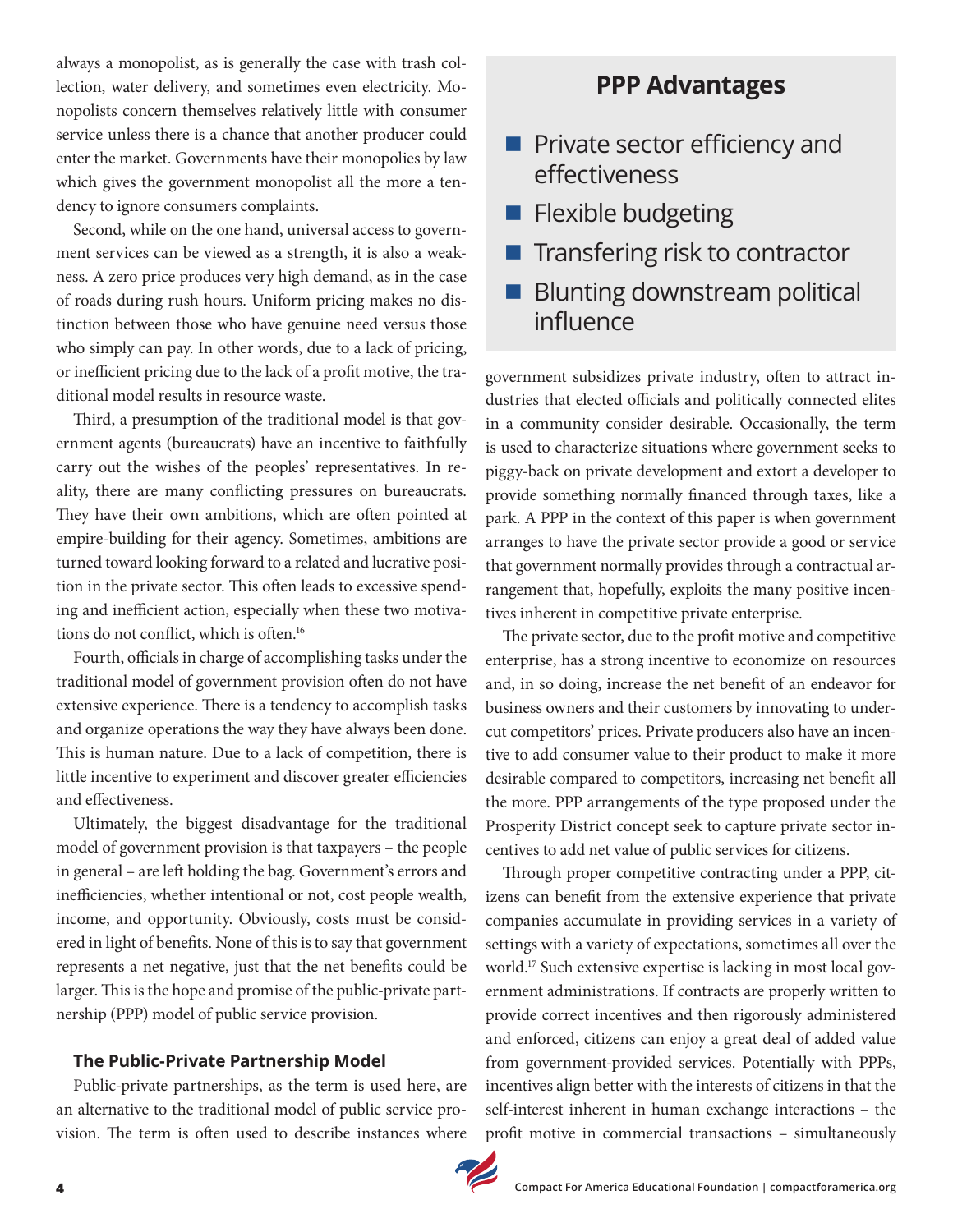creates net value for citizens. Too often, the traditional model relies on the hope that government officials will simply do the right thing when self-interest dictates otherwise.

Another strength of the PPP model is that budgeting can often be more flexible. Government budgeting tends to be allor-nothing. Once yearly budgeting is completed, say for road maintenance versus construction and reconstruction, the relative amounts can only be altered by going back to the budgeting authority. This can be very problematical when meetings do not occur frequently and unforeseen events arise. With a PPP, flexibility can be written into a contract with overall system metrics used to judge performance and the private contractor allowed to respond accordingly. In addition, competitive forces push bidders to offer marginal unit pricing for their services over the course of a contract as opposed to the lumpy pricing that occurs with project-by-project contracting that occurs when government entities hire private contractors for individual projects.

With skillful and proper contracting, a PPP agreement

a favored political connection but not the community as a whole, it would also tend to intrude on a PPP road contractor's bottom line. The contractor has an incentive to push against purely political considerations.

On the other hand, PPPs have their own drawbacks. If these drawbacks are recognized from the beginning, they can be successfully guarded against. However, there will doubtlessly be unforeseen circumstances that arise which will occasionally challenge the advantages of PPPs. Contracts must be constructed in a way that anticipates as many of the foreseeable issues as possible and rigorous, dedicated effort on the part of government authorities is part of the PPP contracting process.19

First, there is a lack of experience among government officials in PPP contracting. Europe has used PPP methodologies for many years, especially with respect to roads.<sup>20</sup> In general, however, there has been relatively little interest in this type of provision of services that are traditionally government provided in the United States. Expertise is therefore relatively

PPPs do not completely remove a central authority from the provision equation. Instead, PPPs turn the central authority into a contracting entity, with full authority to negotiate, administer, and enforce the contracts with private entities who directly provide the services.

can transfer a considerable amount of risk to a private entity and away from taxpayers. In so doing, superior incentives over the traditional model can result. For example, if a private company is provided a long term PPP contract to maintain a road network and it is determined that a new road to relieve congestion is required, the company will have an incentive to build the new road well and to locate it to relieve as much congestion as possible. Under the traditional model, road contractors' only incentive is to maximize profit, which can lead to cut corners and absolutely no concern about good design and location. A PPP contract can be constructed to measure traffic flows and reward the contractor for improving movement. A contractor also has an incentive to keep maintenance costs low if the contract is long-term, so roads get built to last.18

A not so obvious benefit of risk transfer with PPPs is that PPPs have an incentive to push back when political considerations would result in inefficiency. For example, if a politician were to propose a new road located in a way that benefits

scant on the governmental side. On the other hand, some U.S. firms have partnered with foreign corporations to provide services elsewhere under PPPs. Also, private companies can rely on legal expertise that has specialized in serving the private sector side of PPP deals.

Local governments are especially at a disadvantage in the back and forth of PPP contract negotiation. They often cannot afford the high-powered legal and consulting services often necessary to aid in avoiding being bested at the negotiating table. Nevertheless, PPP contracting is common enough now that entities like the Reason Foundation have built enough connections and expertise to aid interested government officials in avoiding the worst pitfalls of PPP contracting.<sup>21</sup> The World Bank serves as a PPP resource as well.<sup>22</sup>

Because PPP contracts are often long-term, they can represent large money streams, the sort of money that can attract the sort of bad actor that might do anything, including committing fraud or bribery, to get the contract. Thus, PPPs are

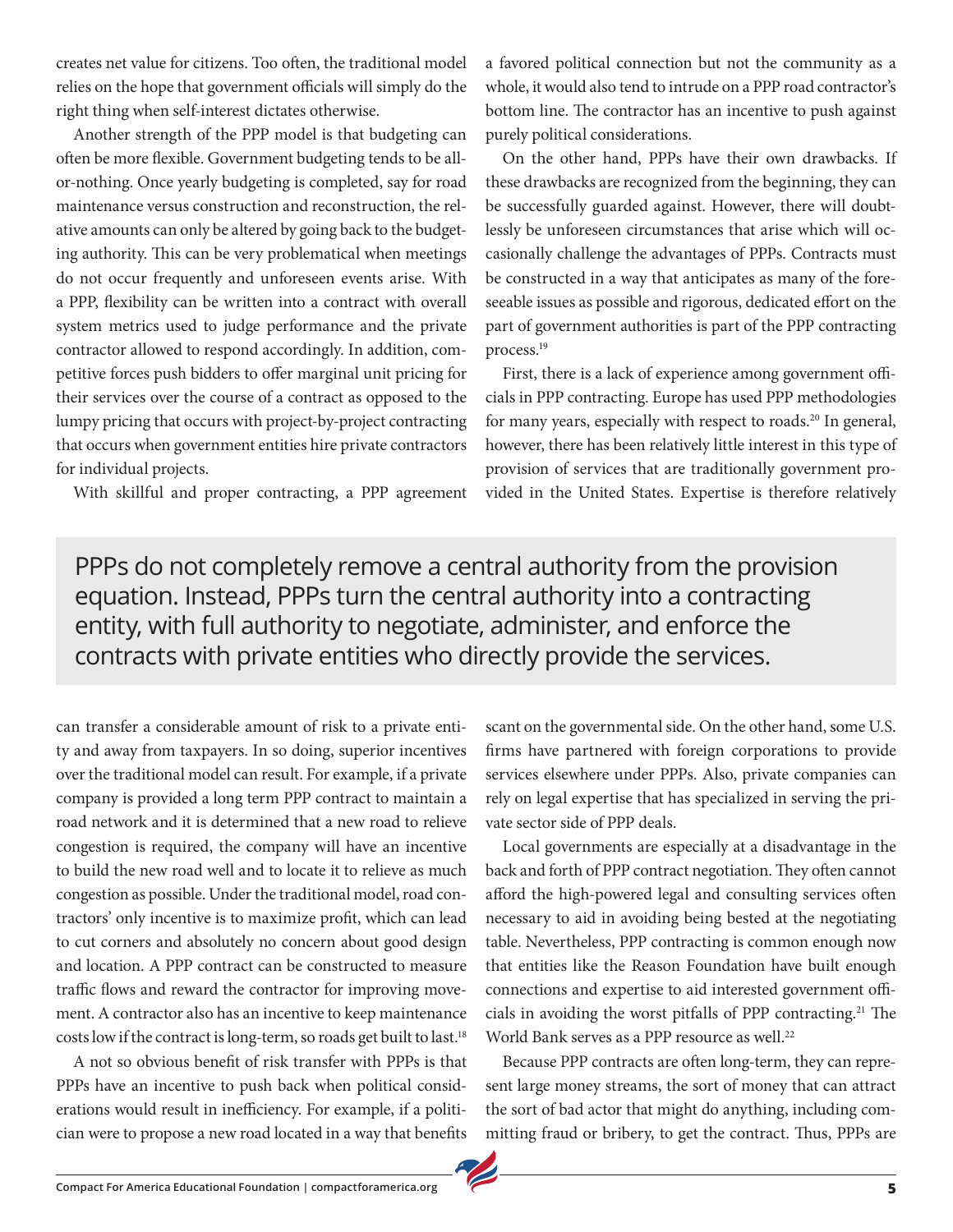not a slam dunk to solve corruption problems that might arise with the traditional model. In fact, a system of checks and balances using lawyers, auditors, and consultants in negotiating PPPs would be wise to establish.<sup>23</sup>

Finally, when government services are produced "inhouse," there are intangibles in managing service production directly as opposed to an arm's-length arrangement like a PPP contract. For example, there are some circumstances that a contract might not have foreseen. Unless a contract is written in a way that gives the contracted party a great deal of flexibility, an unforeseen contingency would force a renegotiation of the contract, which can be time consuming. Direct control by governmental authority, on the other hand, allows for quick decision-making when new and unexpected contingencies occur. Contracts must therefore be written to allow for quick communication with the contracting authority in order to react to unforeseen contingencies.

#### **Why Some Services are Provided by Government**

Several services are commonly provided by various levels of government. For many, it is unimaginable that they could be provided in any way other than directly by government. To be clear, PPPs do not completely remove a central authority from the provision equation. Instead, PPPs turn the central authority into a contracting entity, with full authority to negotiate, administer, and enforce the contracts with private entities who directly provide the services. Nevertheless, many are uncomfortable with private entities directly providing/administering water and sewer services, law enforcement to include police and incarceration services, roads, fire and emergency, electricity infrastructure, and education services.<sup>24</sup>

Oftentimes, people who object to PPPs are reacting from an emotional or instinctive level. They object to changing more than anything else and simply cannot imagine that any other way of doing things could work as well as what they already know. Economist Walter Block has written of an American's experience who, while visiting Great Britain, once suggested that phone services in Europe would be better if they were provided by private companies rather than by the government. The reaction was shock that such an important service could possibly be privately provided, even as he could attest how much better phone service was in the United States, where private companies provided it.<sup>25</sup>

On the other hand, economists often cite technical reasons as to why some services must be provided by government. Natural monopoly is one reason. In simple terms, this

**Few services that government provides are pure public goods.**  Foreign diplomacy is one. Prisons are as well, since everyone benefits from having criminals off the streets. Other services provided by government see differing degrees of rivalry and excludability.

is a condition where average costs fall continuously as scale of production increases, even as output rises to large levels. To put it another way, one producer can produce more cheaply than two since duplication of effort would halve the scale of each producer and increase average costs. This implies that a monopoly is better than competition, except that economists know monopolists have a tendency to overprice and underproduce. Two methods have been used to solve this dilemma – regulation of a single private company by government while granting that company exclusive rights to serve a region, and direct government production. Both methods of control are supposedly carried out in "the public interest," however that is defined. Both also entrench those who carry out production, making it nearly impossible to transition to some other producer.

Another issue is externalities. When people bring up health and safety issues, they are, from an economic perspective, talking about externalities. The concept of an externality is simply the idea that one's actions don't just affect one's self, but also affect others. So, in the third world, when people throw raw sewage in the street, they are protecting their health inside their home, but they are simultaneously harming everyone else who has to move about on the street. This is an example of a negative externality and why government is almost inevitably intimately involved in providing for sanitary sewers.

Another reason government provides services is that certain services, once produced, benefit everybody, whether everybody pays for them or not. National defense serves as the best example of this phenomenon. Once produced, national defense protects everyone within a nation regardless of whether they helped pay for its production. Taxes are assessed to force everyone to pay since the incentive is to free-ride (en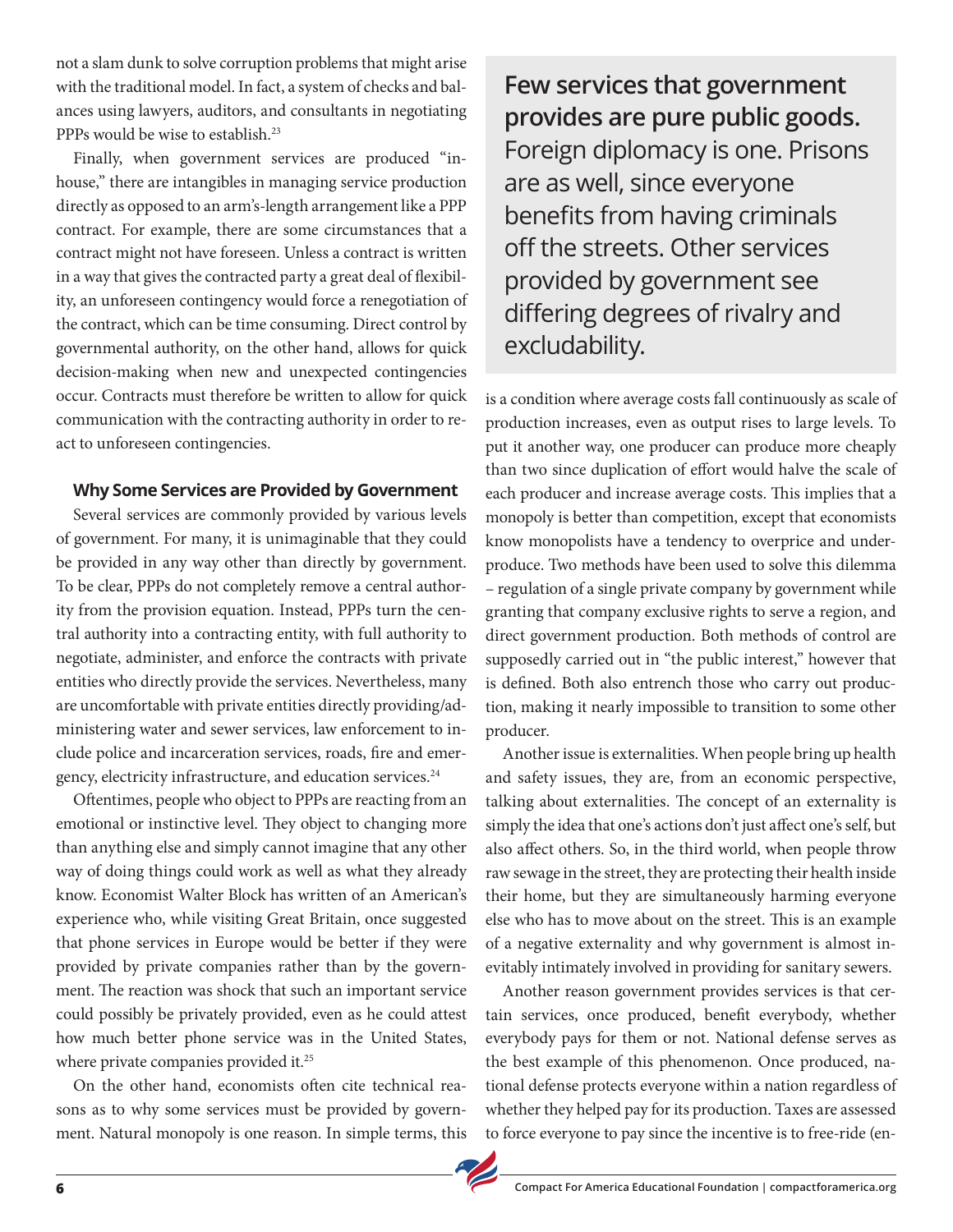joy the benefits without paying). Under such circumstances, it almost seems natural that government would directly provide that for which it demands everyone's money. In economic parlance, services everybody benefits from even if they do not pay are public goods.

A public good, to economists, is not merely something government has decided to finance or directly provide. If someone hires a service to keep them safe in their neighborhood, to some extent, others benefit from the increased security. It's impossible to keep others from so benefiting, meaning the service is nonexcludable. But, just because one person benefits, this fact does not diminish how much anyone else benefits, which means the service is also nonrival. These are the two characteristics of a public good and these characteristics make it easy and desirable on the part of others to free ride. But if people free ride, it's unlikely desirable public goods will

tary services is included in the health care category. Only basic education can be thought of as a public good, and that is arguable.26

Refuse collection is not truly a public good except to the extent that it benefits general public health. Refuse collection does not offer much in the way of economies of scale. Clearly, the main justification to have government collect refuse is to protect public health and to make sure all refuse is collected regardless of who produced it or whether they can pay to have it removed – again, for public health. Refuse collection, however, is not that expensive, and has a long history of being privatized. Public health can be protected by requiring refuse to be collected at each address and fining anyone who does not do so. $27$ 

Water and sewer services lend themselves to natural monopoly, with sewer being a public good to the extent that it

# **Avoiding PPP Pitfalls**

- $\blacksquare$  Negotiate through expert analysts, lawyers and accountants
- $\blacksquare$  Establish a transparent system of checks and balances involving independent auditors to prevent corruption

 $\blacksquare$  Write PPP contract for flexibility and quick communication with the contracting authority in order to react to unforeseen contingencies

be produced at all, unless government steps in.

Few services that government provides are pure public goods. Foreign diplomacy is one. Prisons are as well, since everyone benefits from having criminals off the streets. Other services provided by government see differing degrees of rivalry and excludability. Individuals can be easily excluded from consuming road, police, and fire services with fences and the simple refusal to answer calls. Also, no two vehicles can occupy the same spot on a road. Similarly, a policeman or fireman cannot be two places at one time. So though road, police and fire services are considered public goods, this is mainly because it is so common for government to produce them. Education and health care are hardly public goods at all, unless disease prevention through pest control and saniis a public health issue. Although it is often the case that a city might have several zones or territories of separate pipeline networks, it would be more costly to have multiple pipelines servicing the same area. Water and sewer services, as alluded to above, also solve externality problems by preventing the filth from one household or business from impacting another. Clean water delivered sanitarily through community-provided pipes also prevents road congestion from delivering water by truck and guards against contamination and mosquito infestations where a few households might attempt to store and provide for their own water supply.

In order to provide for a pipeline network, it is sometimes necessary (or at least it is difficult to cheaply avoid) routing sections through private property. In so doing, this has often

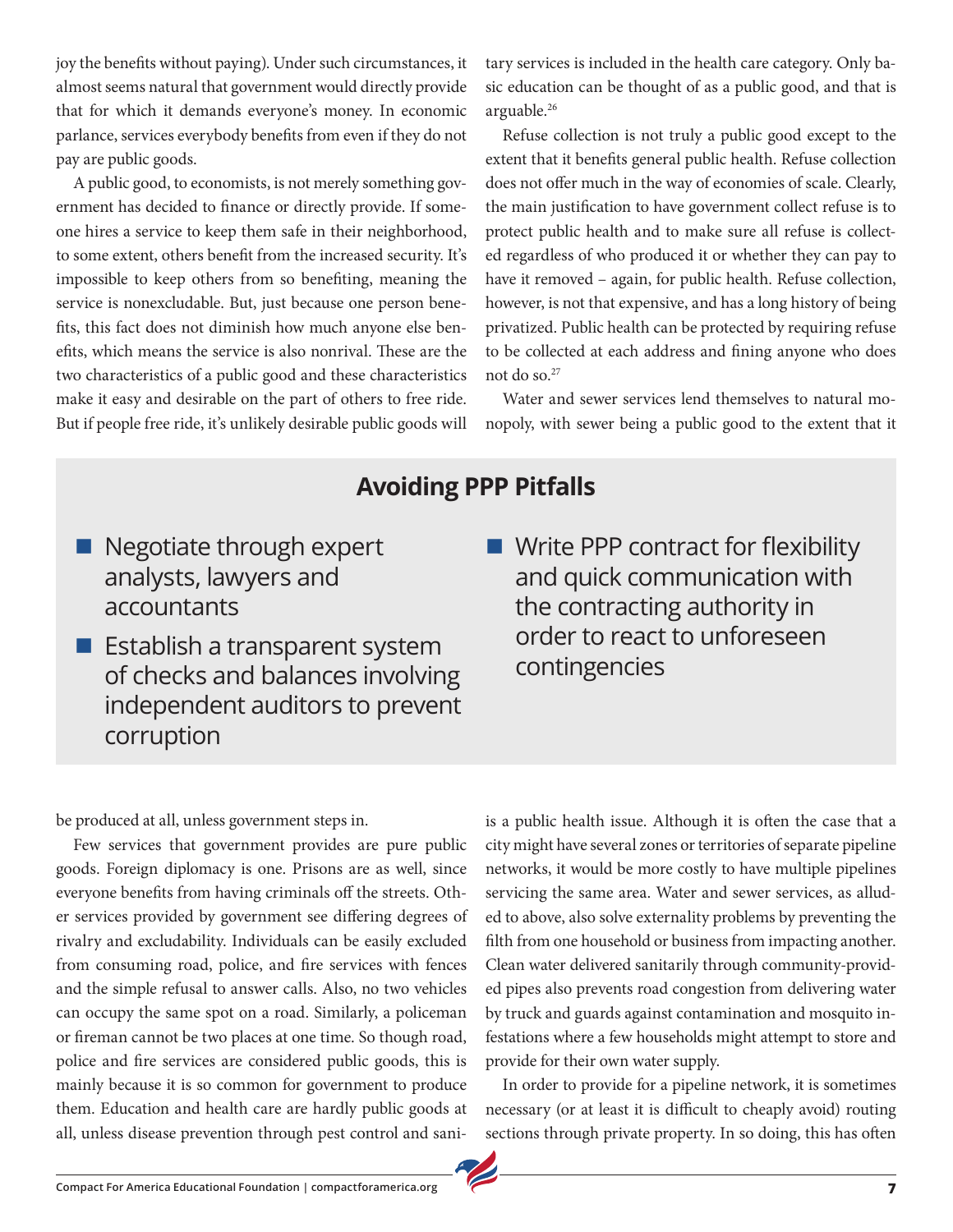led to the exercise of eminent domain since a private property owner can effectively extort exorbitant sums from the community. A good rule of thumb is that eminent domain should never be exercised to benefit a private party. Were water and sewer provided by private companies, assembling a pipeline network at reasonable cost could be difficult without eminent domain, but allowing private companies to exercise eminent domain is almost unthinkable in a polity that understands the value of private property. Thus, one reason for having government provide services that require the assembly of tracts of property rights like roads and pipelines is to avoid turning private property over to private entities through the use of eminent domain.

Police and justice services are not pure public goods, but they come close. The free rider problem and the possibility of under-provision are quite possible were these services not government-provided. In addition, it is difficult to conceive that laws would be consistently enforced were law enforcement privately and individually financed and provided by a plethora of firms. Policies would be arbitrarily determined by private individuals paying their private security services' bills. It is also inconceivable by concepts of justice today that private individuals could, by their own authority, incarcerate other individuals. This is a job for a collectivized justice system, at some level, that enjoys the moral authority and support of the community as well as constraining rules, along with an adversarial advocacy system. Finally, equipment and property needs create some economies of scale for policing and incarceration services, giving public safety some degree of natural monopoly.

Roads are not public goods. However, there is a degree of economies of scale in road construction and maintenance due to the heavy equipment needs to efficiently do the work. Although the technology exists today that will allow individual road users to be charged for every individual mile of different types of roads they use, this is a very recent development. Roads have historically been a job given to government in order to provide ready, low cost access to private property by individuals and in order to facilitate trade and other types of human interaction. What's more, government has the authority to establish rules and standards of road construction and conduct on the roads. Were roads privately owned, it would be difficult for individuals to cooperate to maintain them, individuals could be excluded from using a road to access his own property, and rules and standards would be more difficult to enforce. Finally, eminent domain becomes an issue as well,

as it is against the foundations of liberty to transfer property from one private party to another using eminent domain.<sup>28</sup>

Fire and emergency services are not public goods, either. It's easy enough to exclude someone from these services and while a fire crew is putting out one fire, it cannot simultaneously put out another across town. However, the equipment required to provide these services – expensive vehicles and places to store them – as well as the employment of specialized personnel, creates economies of scale to some degree. Externalities are also an issue, especially with fire services. Fire has a tendency to spread, so if one person's house catches on fire, it is often likely to spread to others. When a fire is put out, it is not just the people whose property is engulfed who benefit.

Electricity is often provided by government directly by cities and through cooperatives. Economies of scale again come into play. Eminent domain also comes into play in the need to provide for transmission lines and substations, although much like pipelines, access is through easements which do not require complete property ownership transfers. This was especially true in the dawn of the electric era when no one had planned for the need to make room for electrical equipment. Electricity generation and transmission, given current technology, also leads to natural monopoly due to lower average costs from large-scale generation plants and transmission territories as well as the benefits of not doubling up on transmission lines. Transmission networks, more than generation, are a source of significant economies of scale. Finally, due to the role scale has historically played, electricity transmission is highly integrated across state and community lines, partly to make electricity provision stable and reliable. Standards have had to be created and enforced by government in order to maintain that stability and a level of standardization that helps make it possible to use the same electrical appliance anywhere in the nation.<sup>29</sup>

Finally, public education is almost universally provided by government entities in the United States, namely school districts, county and city-level governments, all usually under state supervision. Externalities and the need to standardize education are the two most common arguments in favor of government provision of education. Another has to do with a notion of fairness to children in providing a modicum of equal opportunity by providing each child with the chance to easily gain at least a minimum amount of knowledge regardless of how much in resources a child's family possesses. In addition, most believe that there are externalities associated with poor education with the familiar notion that a commu-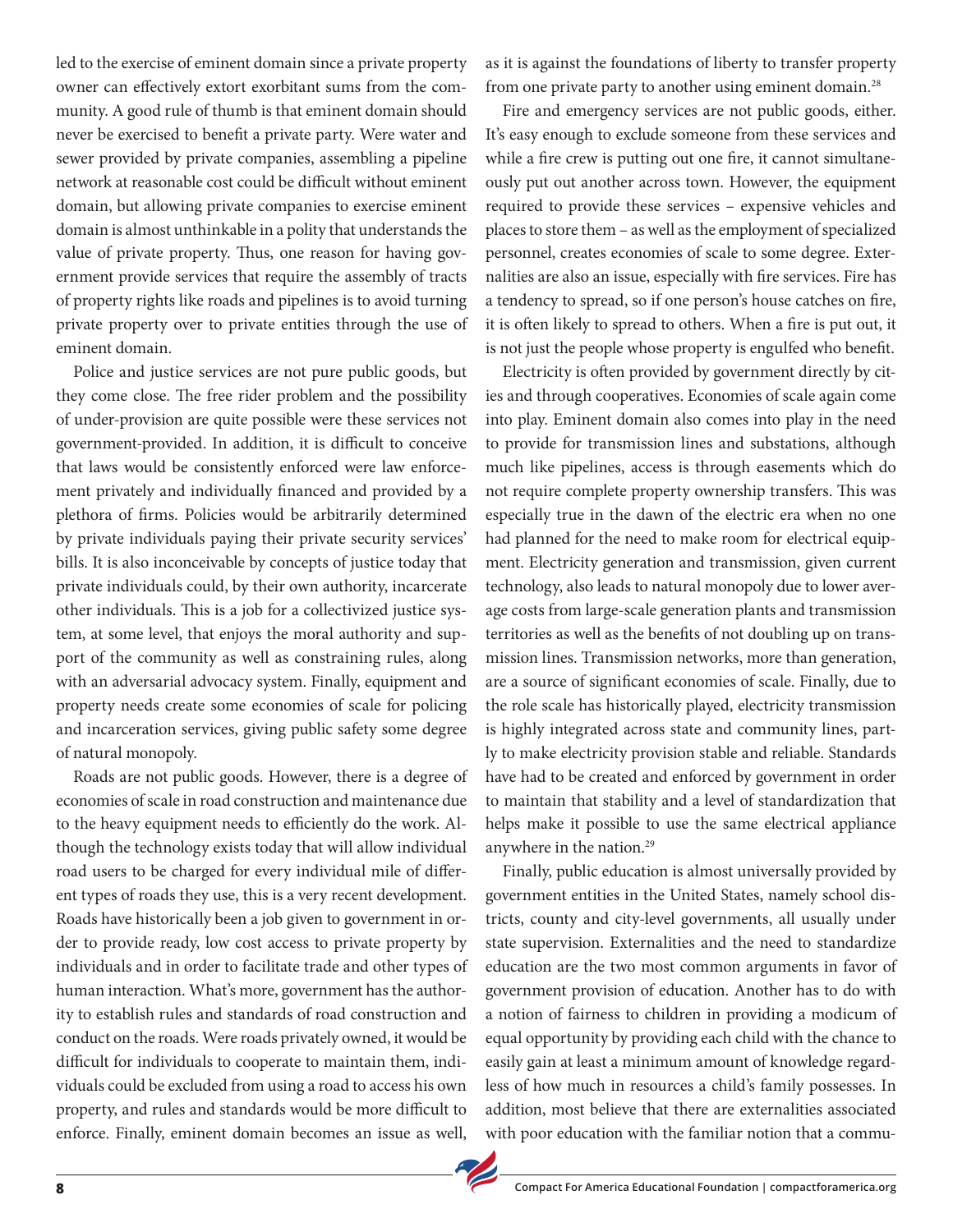# **Natural Service Candidates for PPPs**

- **n** Roads
- **N** Water and Sewer
- $\blacksquare$  Electricity Transmission and Generation

nity can spend money now educating an individual or spend money later incarcerating that same individual.

#### **Advantages of Privatization of Government-provided Services**

While it might be necessary for government to finance some services through taxation and forced fees, the perceived need for government to integrate bureaucracies that directly provide those services into the governance structure is simply incorrect. For example, when the State of Texas created a highway department in 1917 in order to comply with the first Federal Aid Road Act, the Texas Highway Department purchased equipment and its employees directly constructed roads.30 Later, partly due to the ease with which the system could be corrupted with all operations done in-house, the Texas Highway Department switched to contracting with private companies to build and reconstruct roads.<sup>31</sup> Private companies are also contracted to do heavy maintenance and repair work with the department now carrying out only light maintenance.

Today, Texas' modern highway department, whose mission has since been broadened and has been renamed to the Texas Department of Transportation, is learning to rely on PPPs to accomplish its mission. Texas Highway 130, a toll road running north-south east of Austin as a relief route for Interstate 35, is a prime example. Much of that highway has been constructed as a result of a pure public/private agreement wherein a private company financed its construction in exchange for the right to manage the road and collect the tolls for a period of decades.32

#### *Roads*

The advantages of a PPP in limited-access roads like the U.S. interstates are manifest. First, a private company will demand at least some say in the routing of the road in order to

- $\blacksquare$  Fire and emergency services
- **n** Refuse collection
- **Education**

maximize its use and the revenue stream it will generate. Instead of political considerations such as making sure the road runs near the property of someone who is politically connected, the road will tend to be routed in a way that moves a lot of traffic, which is exactly what roads are intended to do.

Under a properly structured PPP for roads, the privately contracted entity also has an incentive to build the road to be durable so as to minimize long-term maintenance costs. Another incentive is to attract and keep traffic on the road. A road that is poorly maintained and rough will be avoided by drivers. Consequently, the private road provider will maintain the road in good shape.

Road durability and location are not the only aspects of road design. There are other issues that a private road provider will consider in order to make sure drivers who use the road will continue to do so. These elements include signage, banking of curves, and adequate road markings. Also at issue for the private provider will be liability issues that government road authorities often avoid simply by virtue of being part of the government and enjoying the rights of sovereignty. Overall quality of service from a road under a PPP should be significantly better than if the road were built and maintained by a government road bureaucracy.

In cases where a private road administrator controls pricing on a road where drivers directly pay tolls, the private provider will have an incentive to price according to real-time demand in order to minimize congestion and keep traffic moving. Profit is maximized by keeping traffic moving, with throughput at its highest possible level.

While government road agencies are often run by individuals who have long experience, it often is not that broad. While states like Texas and Arizona have a variety of climates, soils, and urban versus rural conditions, many states do not. Texas and Arizona do not have to deal with every challenging geographic condition that is possible, either. Private companies

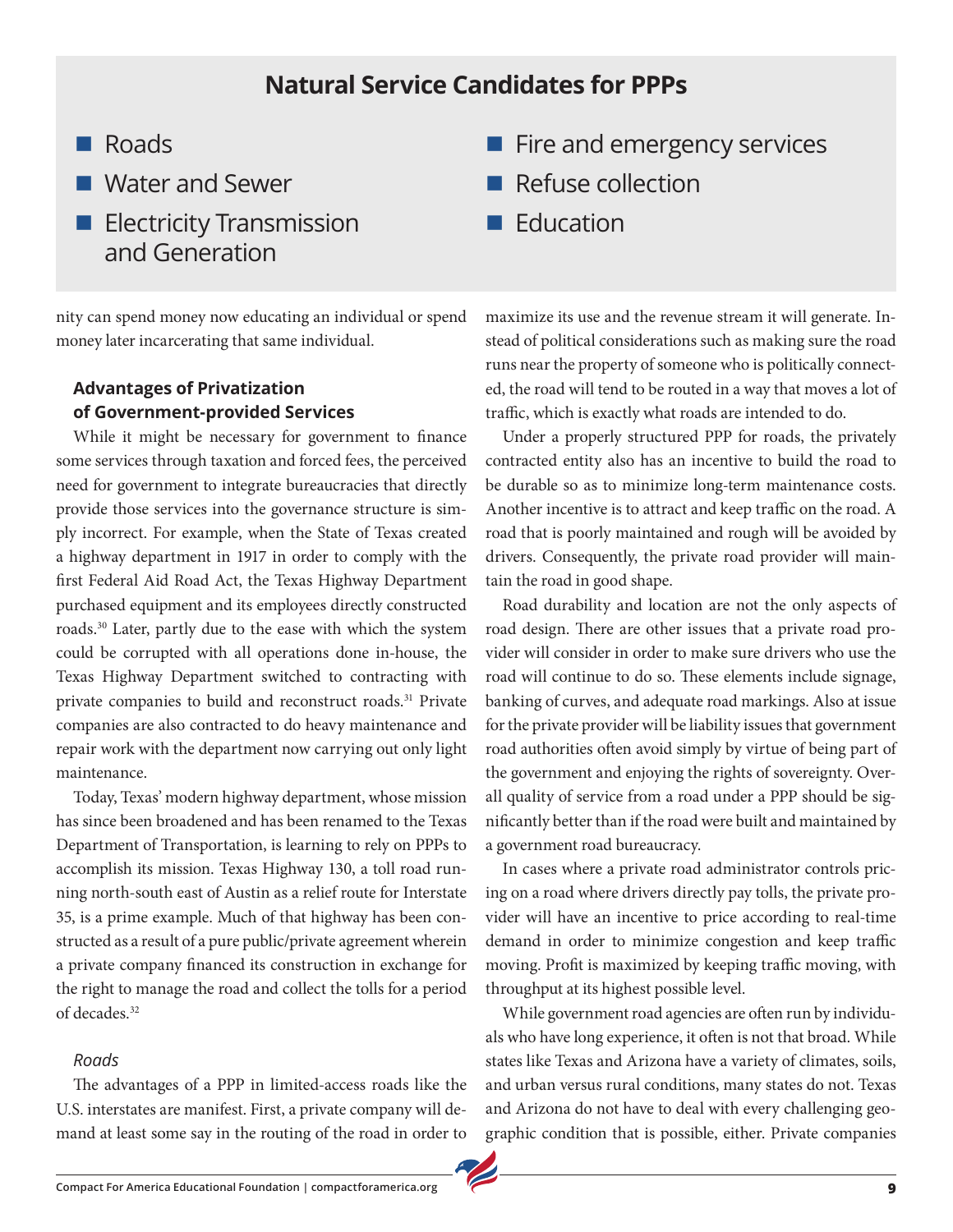like Zachary, one of the companies with the PPP on Texas' Highway 130, have an international, globe-wide reach. Consequently, their engineers and employees often have more varied experience of circumstances and have been able to learn from a larger worldwide pool of other engineers.

PPPs in roads see the private road contractor taking on financial risk instead of taxpayers. If a road agency builds a road in an undeveloped area in anticipation of development that never occurs, or if the agency locates a road due to political considerations so that net benefit from the funds spent on the road could have been much higher spent elsewhere, taxpayers bear the cost. They bear it financially out of their pockets and they bear it by foregoing roads that could have produced better value. If a private road contractor makes this sort of mistake, it suffers financially and might even go bankrupt. Were it to go bankrupt, the road will not disappear. In fact, such contracts see government retaining ownership of the road itself. What it sells is the anticipated cash flow. Thus, the incentive for a private party to a PPP to locate and build roads well, is very strong. Also, given the ownership rules, even if a private road management company goes bankrupt, the road does not disappear. Nor does cash flow.<sup>33</sup>

An advantage of a road PPP is that performance measures for roads are well-established. Road quality measures are wellknown and understood. Contract administrators can easily observe whether construction standards are being met. Private firms can even be engaged to aid in making observations for performance checks.

PPPs in roads can be financed in a variety of ways, and private companies interested in gaining such a lucrative contract have an incentive to propose any number of them. Consequently, there is potential for a great deal of innovation in determining the financing of road PPPs, whether the roads are of the limited-access variety or if they constitute a local grid. Direct tolls are an obvious source of revenue for limited-access highways. Another system, one that does not require drivers to pay directly, is shadow tolls. With this system, government pays a toll for each vehicle that uses the road. Traffic counters determine the amount of traffic. The incentives for the private contractor under such a system are very nearly the same as for one with direct tolls. Shadow tolls, however, produce very different incentives for the consumers of roads since congestion pricing is not possible.

The technology exists whereby every vehicle could have a GPS-enabled unit installed that would determine road type and for every mile traveled by the vehicle. Drivers would then be billed accordingly. This technology, however, is not widely accepted and would require some refinement to make it effective for congestion pricing.<sup>34</sup>

Under a road PPP, lines of accountability are clear. While it is possible that the private contractor could blame problems on the PPP contract and the contracting authority it deals with, for the most part the buck will stop with the contractor. Government direct provision of roads, on the other hand, is often like dealing with a committee arranged in a circle with everyone pointing toward the middle. In other words, blame for issues like poorly maintained roads is assigned by one party in government to every other party and it is rare that any one individual or subdivision in government actually takes responsibility. This is especially true at the state level where federal policies play a role in determining how roads are allocated and built.

While road PPPs, in principle, transfer risk from taxpayers to private providers, this depends greatly on the contracting skills of the governmental road authority. Contracting activity on the part of either the public authority or private entity is not a job for amateurs. There must be highly competent negotiators on both sides with expertise in road provision as well as in legal issues. Very often, the amateurs are on the government's side of contract negotiations, for the obvious reason that private companies have often negotiated many contracts in a variety of jurisdictions. Government authorities must exercise humility and hire outside expertise for contract negotiating if necessary.35

Administration of the contract over time is an issue as well, especially as a contract's duration is coming to a close and there is less and less for the private company to lose in failing to live up to the standards promised in the contract. Even though the intention behind PPP contracts is to incentivize the private entity to act in a way that is generally beneficial to the polity, it is difficult to cover every eventuality and nearly any contract can be gamed if one party develops bad intentions. Therefore, it is necessary for the governmental contracting authority to have expertise on staff in order to look over the shoulder of the private contractor with authority to enforce the contract and, if necessary, to impose sanctions specified in that contract or even to abrogate the contract if necessary.<sup>36</sup>

One of the problems government contracting authorities have is continuity, especially in democratic republics with periodic elections and executives who often make changes in the top echelons of agencies. Government, once it adopts PPPs as a policy, must commit to it regardless of partisanship. One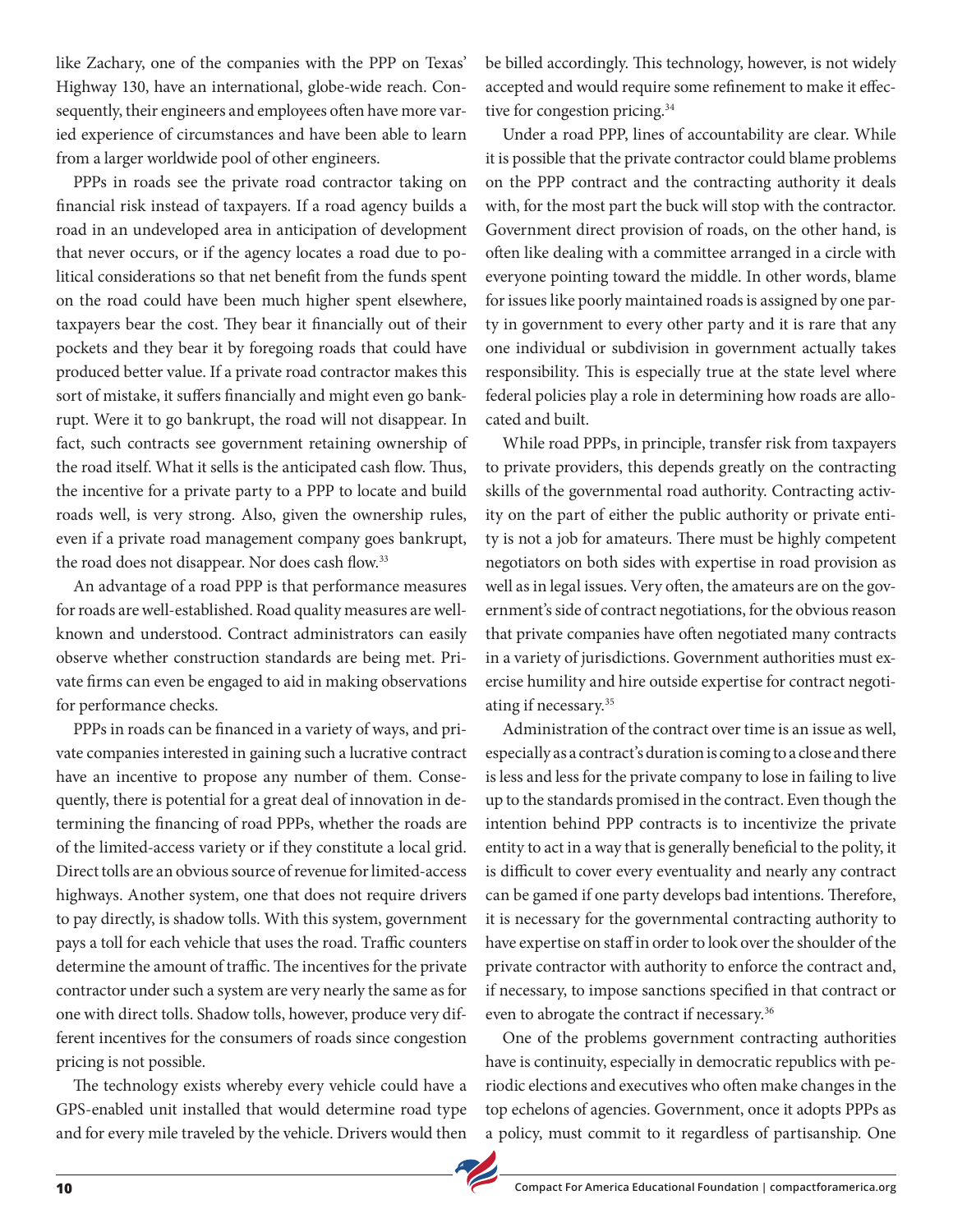of the strengths of the Prosperity District concept is that the commitment to PPPs as a policy is made from the very beginning so that authorities within such a district will be committed by default.

An ever-present risk with government is corruption. So much money is at stake that it poses a large temptation. Road expenditures are often a large part of government budgeting and there are any number of ways to exploit the system for illicit gain, everything from substituting a substandard but cheaper mix of concrete compared to what is specified and paid for, to awarding contracts to friends instead of the most qualified. Road operations tend to be taken for granted by regular citizens, so it is possible to get away with such shenanigans.

With PPPs in roads there are two keys to counter temptations toward slacking or outright corruption. First is a culture of honesty and toughness within a governmental contracting authority. This requires the governmental authority to initially hire an executive into the road authority who is above reproach to set a standard, not only for the present, but for the worthwhile to go to the government authority and push for an abrogation of the old contract to re-bid. A PPP contract should have provisions whereby the government authority is free to re-bid at any point in the duration of the contract when enough third-parties come forward with cost-saving proposals while still repaying the original party for the cost of its original investment.

#### *Water and Sewer*

Water and sewer services would seem to lend themselves to provision through PPPs. Both involve an initial investment in a pipeline network with access available to make new connections. Water service involves treating water to make sure it does not carry pathogens in addition to securing reliable water supplies. Water must also be delivered at an adequate pressure. Sanitary sewer involves treatment of an entirely different type and can result in a solid product that has value for improving soil fertility.

While it is unusual to see common sanitary sewers run by private companies, it is quite common in rural areas to see

# While it is unusual to see common sanitary sewers run by private companies, it is quite common in rural areas to see quasi-private water supply companies in the form of utility districts providing water.

future.37 Second, transparency is key. Regular, open reporting, in writing and posted on the internet, with information on key expenditures and performance measures is vital. For one thing, this encourages potential alternative private providers of road services to monitor the situation and bring issues to the attention of authorities in order to encourage them to make a change where contractual arrangements allow them to do so.

Transparency is also key to mitigating the tendency toward monopoly pricing where roads are tolled. PPP contracts generally contain price-restraining provisions, but to the greatest extent possible, a private party to a PPP should be free to price in order to cover marginal costs and adjust to congestion conditions. Governmental authorities are generally not going to have the best information about actual costs. However, with full transparency, potential competitors who would like to undercut the PPP contract holder can have the fullest possible information to determine if this is possible and whether it is quasi-private water supply companies in the form of utility districts providing water.<sup>38</sup> Water flow to a residence or business is easily measured and transparently charged. Smart metering technology using cell communications technology makes it possible to ping meters to get readings without having to employ personnel simply to read meters.<sup>39</sup> Sewer volume from a given location is impossible to measure since it is not purely a liquid and biomass tends to choke any automatic measuring device. Common practice has been to charge patrons of centralized sanitary sewer on a proxy basis based on water usage.

Sanitary sewer does not have to be centralized. Or, depending on a community, it can be centralized in certain districts and distributed in others, especially in residential areas that are not highly dense. Older septic systems require enough space to allow effluent, piped underground, to soak into the ground with adequate rain drainage to prevent flooding of the septic field. New aeration systems produce an end-product of

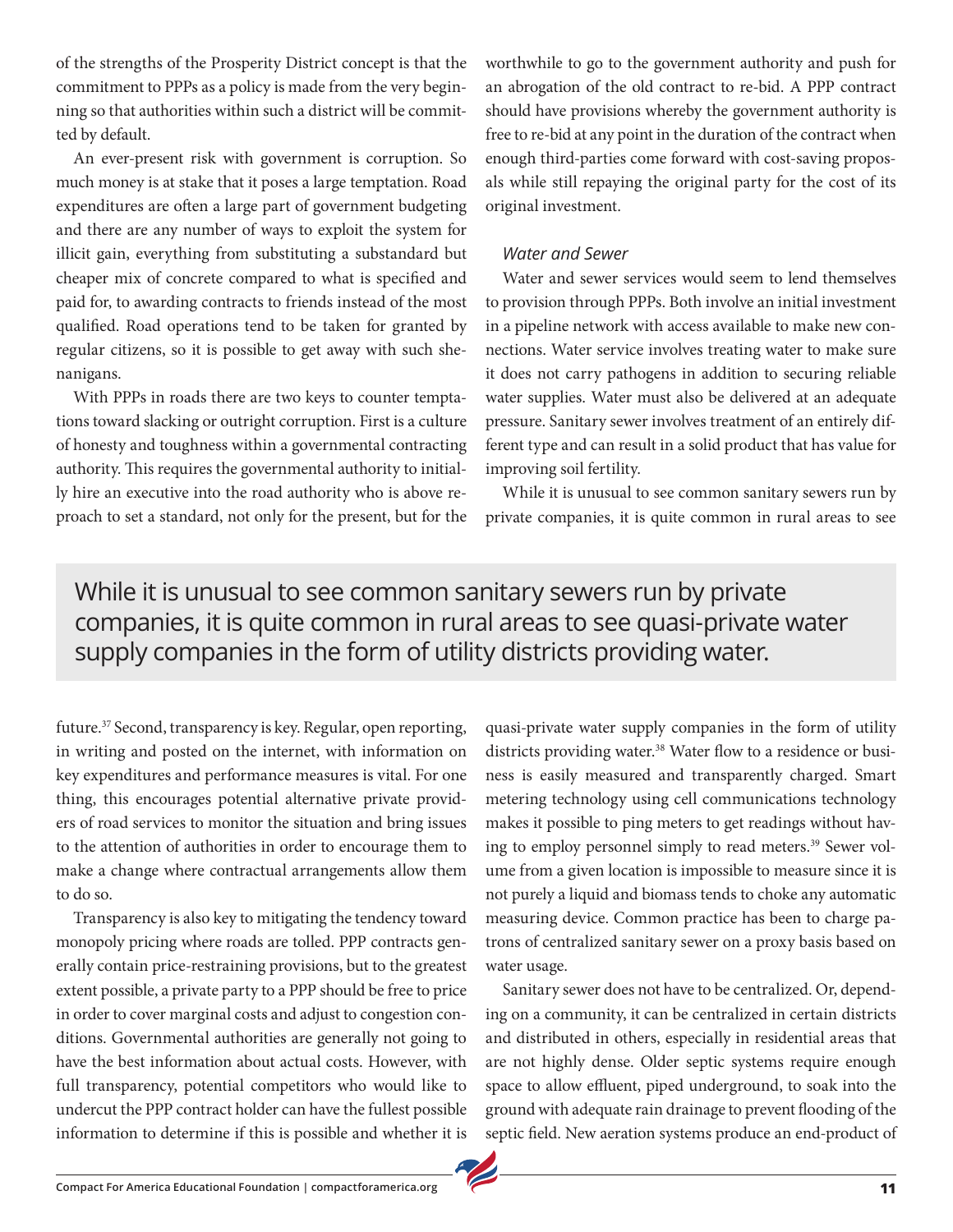# **An Aside on Eminent Domain in the Prosperity District Context**

Because ribbons of property must be assembled for road, water, sewer, and possibly other infrastructure, careful planning is necessary in order to avoid constant corrections, additions, and expansions that potentially interfere with private property. However, the Prosperity District concept is substantially about avoiding central planning, relying on private interactions instead of government in order to determine the best and most efficient deployment of resources. The concept is relatively simple and easy to envision where goods and services are relatively flexible in how they are produced, easily divisible in nature, and quickly consumed. However, infrastructure is relatively permanent, lumpy, and once in place, relatively inflexible. This has not changed even with thousands of years of innovation in materials, methods, and other technology.

Despite the relative inflexibility of infrastructure, there is a great deal of flexibility in how a given parcel (or parcels) of land can be used. Once a piece of land is used to site a car dealership, there is no guarantee that it will stay a car dealership. A large office building can, in the future, be laid low into a parking lot or a production facility. Therefore, to some extent, there is a need for some flexibility in infrastructure in order to accommodate unforeseen, changing needs over time.

Eminent domain, while disallowed by a Prosperity District's authority, is not completely eliminated as a tool within a Prosperity District for tasks related to infrastructure to be accomplished. The

non-potable clear water effluent that does not smell and that is sprayed onto a lawn, requiring very little room for disposal. Thus, a Prosperity District could minimize the need for centralized sanitary sewer facilities by allowing for modern aeration septic systems and requiring residents to keep them in good repair.

In a Prosperity District, where property owners are intended to have as many degrees of freedom as possible, and where zoning and the creation of distinct residential and commercial Prosperity District concept includes a provision for governmental units contiguous to a District to exercise eminent domain for transportation and power transmission purposes. Provisions to protect private property from arbitrary takings are included. This considerably reduces any possible perceived need for a Prosperity District's governing authority to have the ability to exercise eminent domain. Still, there are imaginable circumstances where, depending on how and for what overall purposes a Prosperity District is constituted, a District could conceivably be limited in its growth potential without the power of eminent domain. This is likely to be rare, however.

Changes in technology, changes in preferred, legitimate private uses of property, unforeseen circumstances that require unforeseen infrastructure expansions in unexpected directions, are all issues that, at some point, see an almost inevitable conflict between an individual's property interests versus the infrastructure needs of the community as a whole. However, allowing the exercise of eminent domain is somewhat anathema to the prosperity district concept, and the concept is, after all, a laboratory for innovation to get around the perceived need for its use.

One reason for disallowing the use of eminent domain in a prosperity district is that there is no doubt that eminent domain is regularly abused by government today. Its limits at the federal level are only subject to a few words in the U.S. Constitution requiring an undefined level of just compensation.41 States have raised their hurdles

areas is not imposed, it is debatable whether allowing aeration systems yields the greatest long-term flexibility. Nevertheless, developers should have the ability to exploit whatever type of sanitary sewer system they deem cost-effective and competitive, especially as long as this does not increase the expense or spoil the economies of scale of any traditional municipal system existing in parallel, which will be necessary if any part of a Prosperity District is developed as a high density urban environment.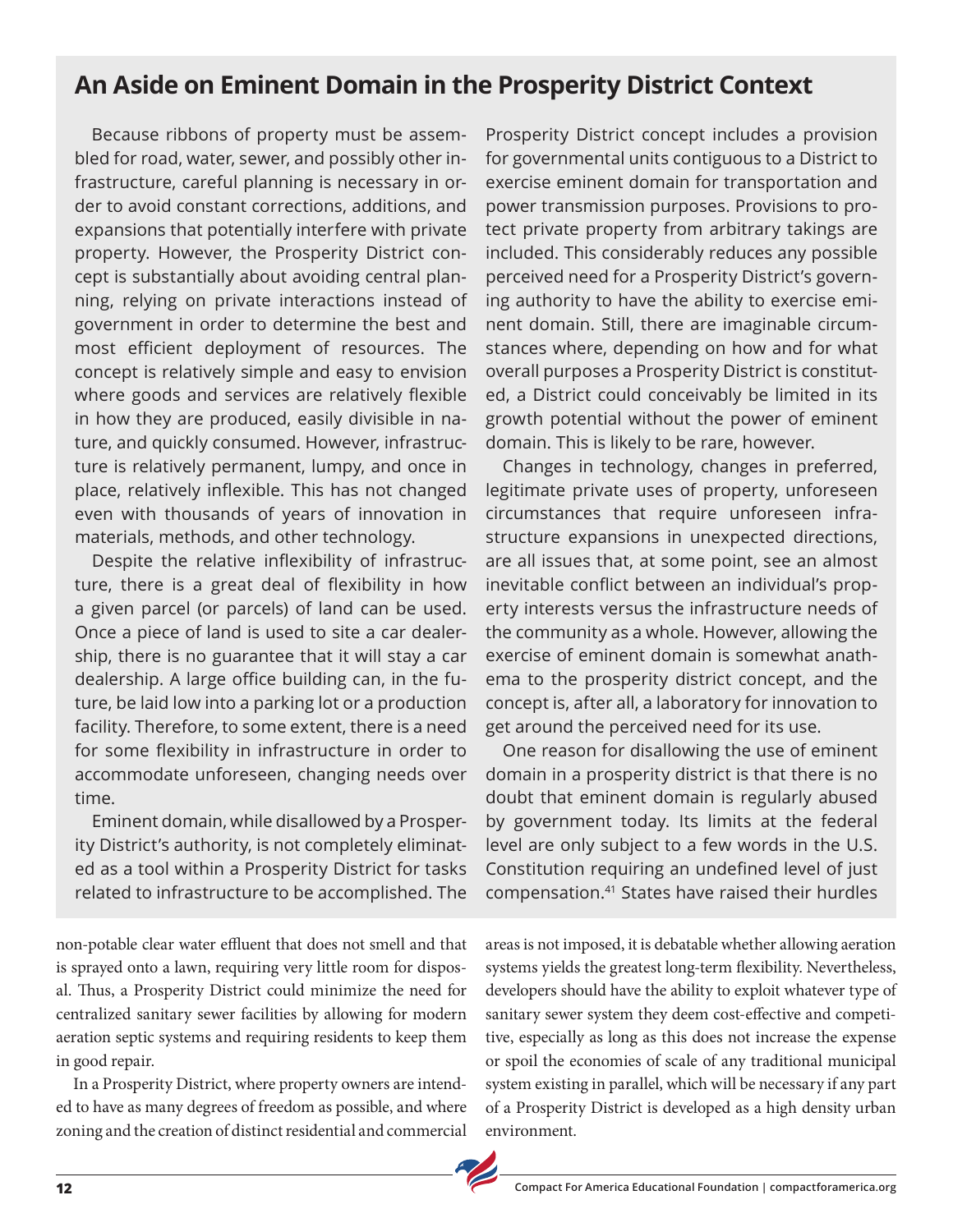to eminent domain since the Kelo decision, $42$ but their hurdles are not nearly as high as what Richard Epstein, has proposed where he would require property owners to be compensated for such intangibles as a sense of community and loss of close access to friends.<sup>43</sup> This, in fact, is what the elimination of eminent domain within a Prosperity District effectively implements. Without eminent domain, the only way to accomplish public infrastructure investments that conflict with private property is through peer pressure from the community as a whole and buy-in to the community by individual property owners. This in itself is a strong incentive for sound, consensual governance.

Of course, with a little creative thinking, the lack of eminent domain power at the district level would likely prove to be an illusory problem. Because a Prosperity District is initially formed with 100% consent of all affected surface landowners (along with 100% of qualified resident electors), the founders of a district could easily anticipate the need for infrastructure flexibility by including a contractual "buy-out" clause as an affirmative covenant that would run with the land. The terms of the covenant could give the managing board of the district an option to purchase land in the district for infrastructure uses; thereby enabling it to mimic the power of eminent domain through a voluntary contract. Market forces incentivizing the landowners to preserve the value of their property for future users would likely make the terms of any such buy-out clause far more reasonable than the typical procedural protections afforded targets of eminent domain.

In principle, water and sewer provided through a PPP will have all the positive incentives that PPPs in roads produce.<sup>40</sup> One or more private companies could be engaged to construct the initial infrastructure with the right to administer the system and collect the revenues, as with roads. It could be left to private contractors to determine the size of the initial core system and whether to expand it over time, based on perceived need in cooperation with a Prosperity District's initial organizers. Thus, there are incentives to build durably, if the

Another possible solution to the eminent domain problem is proposed by economist Mark Lutter in his dissertation. He proposes the establishment of "Proprietary Cities" wherein all land and infrastructure would be owned by a single entity. Residents would not own the land. The owner would have an incentive to maximize the value of the land by making such a city desirable to live in, providing infrastructure and other public services so that residents could be safe and carry on peaceful enterprise.<sup>44</sup> This could be a solution to the problem of eminent domain for Prosperity Districts, but it also appears to fly in the face of the Prosperity District's concept of private property, which is a Lockean concept of freedom that is associated with individual property ownership. However, Lutter would allow the individual ownership of structures. He seems to envision a system not dissimilar to that envisioned by Henry George.<sup>45</sup>

Ultimately, it is difficult to believe that a lone holdout problem will arise in the case of a Prosperity District for the simple reason that it is voluntary in a way that general government elsewhere is not. This could change over time if a community develops and individuals are born into the Prosperity District contractual situation and inherit land. However, as long as there are mechanisms by which people voluntarily, knowingly sign up to the Prosperity District concept, they are unlikely to hold hostage the community and put it as risk for lack of truly necessary infrastructure.

contract is of sufficient duration. There is also an incentive to locate network extensions where they are truly needed and to anticipate such need on a rational basis since costs will be borne by the provider. Incentives to price close to marginal cost in at least a semi-competitive fashion can be built into the contract with both adequate and vigorous oversight as well as a credible threat to abrogate and renegotiate the contract when other potential vendors present viable options.

As with PPPs for roads, risk is transferred significantly

**Compact For America Educational Foundation | compactforamerica.org 13**

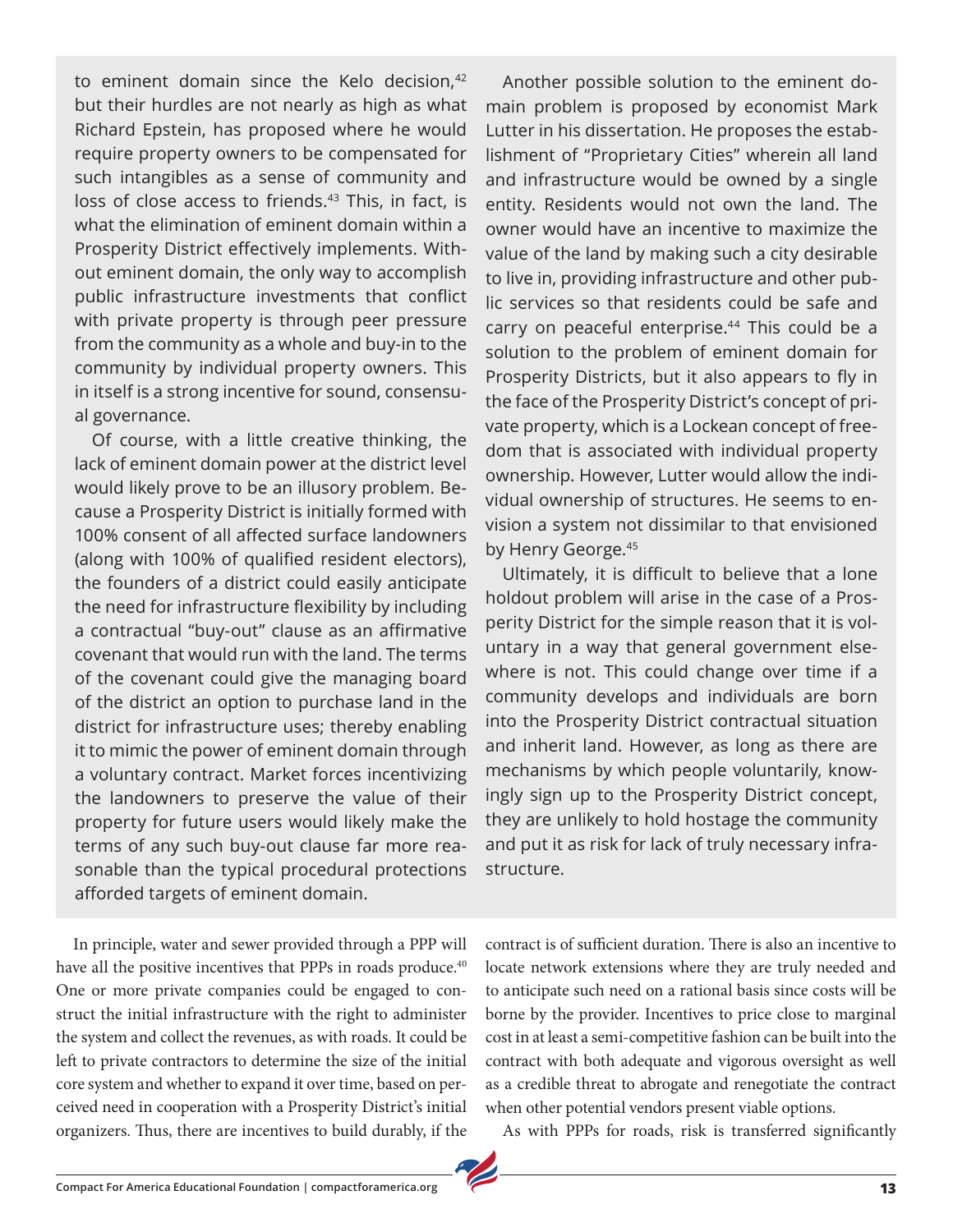from taxpayers to vendors. Accordingly, decision making moves away from pure politics as motivation and toward pure economics, which is preferable in a world of opportunity costs. Private vendors will have an incentive to use the latest cost-effective innovations in materials, methods, and technologies in order to keep costs low and service quality high at the same time. Innovative pricing will be encouraged as well. Already, water authorities regularly price water higher during droughts. Given Arizona's unique position vis-à-vis water supply, drought pricing is not as likely or necessary, but a Prosperity District with a privately-managed water supply could become a model for the rest of arid, western states.

A potential advantage with privatized road, water and sewer systems under a PPP is that there will be less likelihood of streets being permanently damaged by water and sewer servicing and repair. This is because a private road authority will have an incentive to demand full compensation for digging up parts of roads under which water and sewer lines pass, as well as to compensate for the time the road is out of service. This will give water and sewer providers an incentive to be timely with repairs and expansions that interfere with others' private property rights. This is in marked contrast to common practice when government controls these systems, taking their time, always with excuses, in making and keeping infrastructure serviceable. It is also not uncommon for a newly paved road to be dug up to service water and sewer lines simply because road and water authorities within government do not communicate. There will be a pecuniary incentive for firms managing these systems to communicate.

On this last point, it might be wise for the authorities in charge in a Prosperity District to at least consider issuing a single PPP contract that integrates road, water, and sewer infrastructure under the control of a single vendor. There is, after all, a reason that water, sanitary and rain sewers, as well as conduits for phone, electricity, and fiber optics, are often located within road rights of way and under road surfaces. It reduces the need to impose on private property rights with easements and reduces the likelihood that private property will have to be affected when repairs and new construction take place. This can actually reduce delays in dealing with property owners who understandably do not want to lose investments of their own.

A PPP fully integrating some of the most important infrastructure government traditionally provides would eliminate communication problems as described above. It would encourage durability even more so than independent PPPs for each infrastructure element. It would also encourage the broadest possible innovation. It also makes sense to fully integrate these various infrastructure elements because they are all projects traditionally carried out by civil engineers. As with road PPPs, a PPP in other forms of infrastructure creates clearer lines of responsibility and accountability, but with a fully integrated PPP, this could be even truer. Some might object that these different types of infrastructure are already fully integrated under the traditional, centralized, governmental model. However, as noted earlier, it is all too obvious that the various hands of government rarely speak to each other. This is simply because, other than citizen complaints, they have little incentive to do so, and there is no pecuniary incentive to do so.

As with roads, there is a risk that government contract administrators will be out of their league in negotiating PPPs for water and sewer infrastructure and ongoing provision. Third party expertise is likely to be a must in negotiations. Governing authorities should allow their imaginations to run wild and welcome imaginative proposals on the part of private entities submitting proposals. But, hard-nosed realism and practicality must prevail once negotiations begin. Here too, the community must commit to the concept of PPPs without partisan differences on ideology cycling a hot and cold relationship with vendors and the concept of PPPs.

#### *Electricity Transmission and Generation*

Electricity and the infrastructure associated with it have long been provided privately. Thomas Edison's first-of-itskind electrical grid was entirely owned by private investors.<sup>46</sup> Many utility companies, their generation facilities, and their transmission systems, are privately owned. These exist in parallel and are somewhat integrated with municipally-owned systems and non-profit, quasi-governmental cooperatives that have historically served rural areas. In the United States, the many disparate electrical generation systems are integrated into two interstate grids, the western and eastern grids. Then there is one single-state grid in Texas.<sup>47</sup>

Electricity regulation is complex. While generation is not characterized by a great deal of economies of scale, transmission obviously is. Unquestionably, it is cheaper to provide a region with one set of wires than it is to provide it with two or more sets of wires. Consequently, municipalities and states have historically awarded exclusive territorial franchises to electricity companies to generate and transmit electricity to individual structures. Due to their granted monopoly sta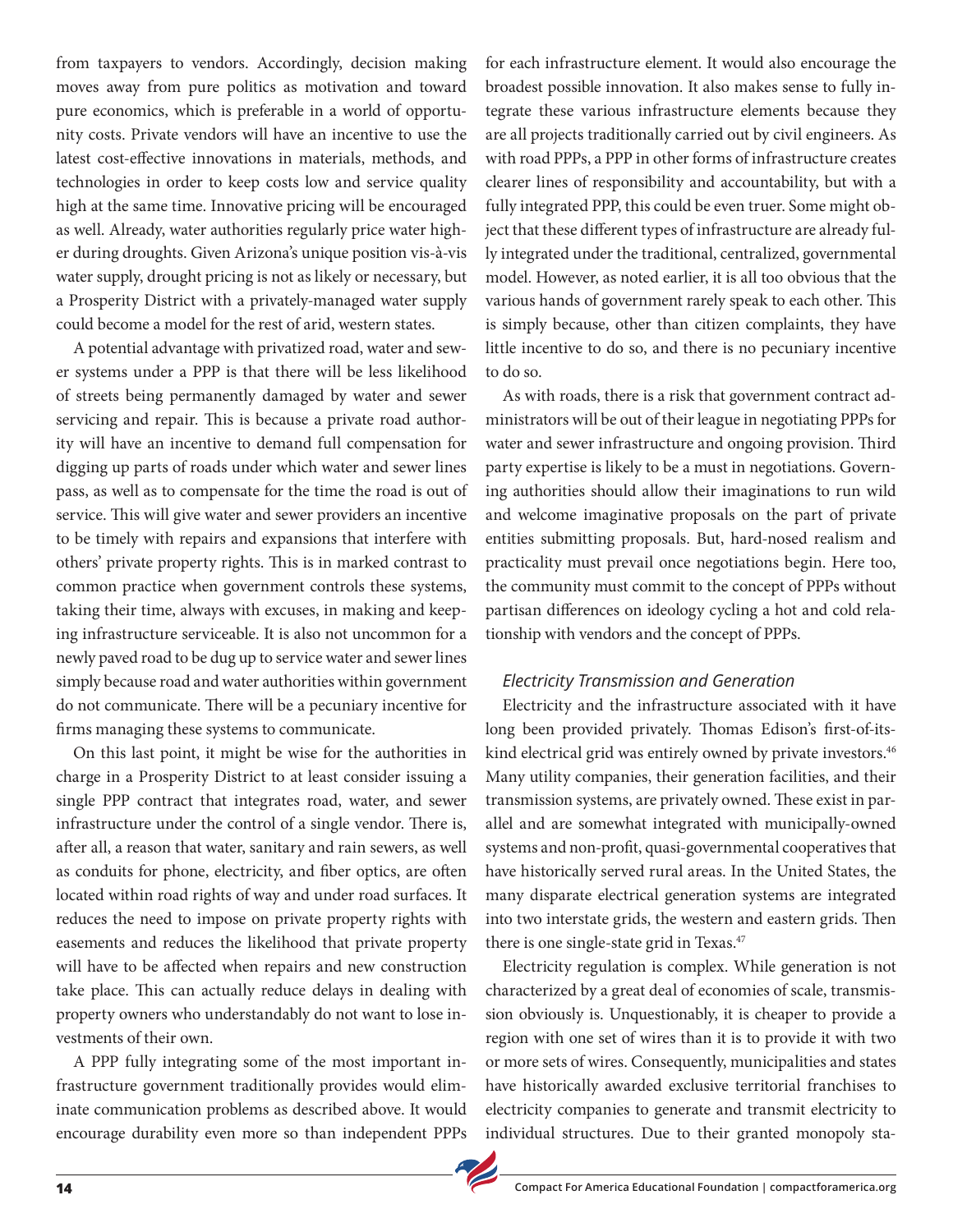tus, electricity delivery companies are regulated as utilities, with governmental authorities charged to make sure quality of service, universal service, and something reasonably close to marginal pricing are maintained. Private water companies have seen similar regulation, as do roads under PPP agreements. State governmental authorities do the lion's share of regulating, although municipalities often play at least some role, especially in determining transmission line location. The federal government also gets in on the act since the western and eastern grids involve interstate commerce and it is important from a national perspective to maintain grid stability.

Over the last twenty years, there has been some move to recognize that since economies of scale are in transmission and not generation, it would seem that generation should be organized more competitively. Texas has probably moved farther in this direction than any other state, although Pennsylvania has made significant moves in this direction and California has made some attempt as well. In territories served by private companies, Texas has maintained the privately-owned and monopoly transmission grid as a regulated utility. At the same time, it has legally separated and delineated the retail electricity and wholesale electricity markets. Individual electricity consumers may choose among a number of retail electricity providers who, themselves, may purchase electricity from a number of wholesalers who actually generate electricity. Each retailer, and in turn, each wholesaler, is obligated to make sure they supply the grid with enough electricity to cover the consumption of their consumers.<sup>48</sup>

In Texas, the entire competitive system is integrated through a quasi-governmental authority called ERCOT which operates to some degree as regulator, but mostly as a centralized market system that measures electrical outputs and demand and makes sure the system is balanced. It is through ERCOT that suppliers' generation obligations are measured and where it is made sure that they pay up at predetermined rates when they fail to contribute the amount of generation they are obligated to provide. Large, usually long-existing generation companies are charged with making up the difference when other generators fall short since, in order to be reliable, the grid's voltage must be maintained at a constant level.<sup>49</sup>

A Prosperity District will likely have to tap into one of the nation's western grid in order to provide for its residents' power needs. Thus, it is not practical to think that the highest ideals of independence with respect to electricity will be achievable for some time when a Prosperity District is first organized. Perhaps from the beginning a Prosperity District can

**Fire and emergency services are relatively easy to imagine being privately provided.** In fact, fire service PPPs, of a sort, have existed in the past, through subscription.

obtain state and local permission to allow residents who can to live independently of the electric grid with distributed electric generation systems, wherein individuals or small groups provide for their own electrical needs, usually using renewable energy sources. However, it is likely that unless independence is alone the overriding consideration, most will opt to be part of the grid for its reliability and relatively low cost. The Prosperity District could conceivably insist that generation be provided on a competitive basis, but it could be a challenge to insure reliable power inexpensively given the relatively small initial scale involved with a newly developed area.

Realistically, a Prosperity District might be able to enjoy the benefits of a PPP with respect to the transmission system while initially connecting to an established utility for generation. A long-term agreement for the supply of electric generation service could include a provision that once the Prosperity District has enough customers, an ERCOT-like entity will be organized and competitive electric generation will commence.

As already alluded to, the real PPP opportunity for electricity supply in a Prosperity District is in the transmission infrastructure. Assuming transmission and generation can be separated in the first place, which is likely to be difficult in many states, there is no reason transmission cannot be administered as a PPP with consumers paying for the grid from which they draw electricity at least partly on the basis of the amount of electricity consumed through it, but independently of generation. Once again, the incentives inherent in road and water/sewer infrastructure PPPs exist with respect to electricity infrastructure.

Another advantage of a start-from-scratch development, likely with a Prosperity District, is that a decision can be made relatively easily and at relatively low cost whether to run electricity transmission lines above or below ground. Above ground, hung on poles, electric lines present safety hazards and are vulnerable to damage from storms and wayward ve-

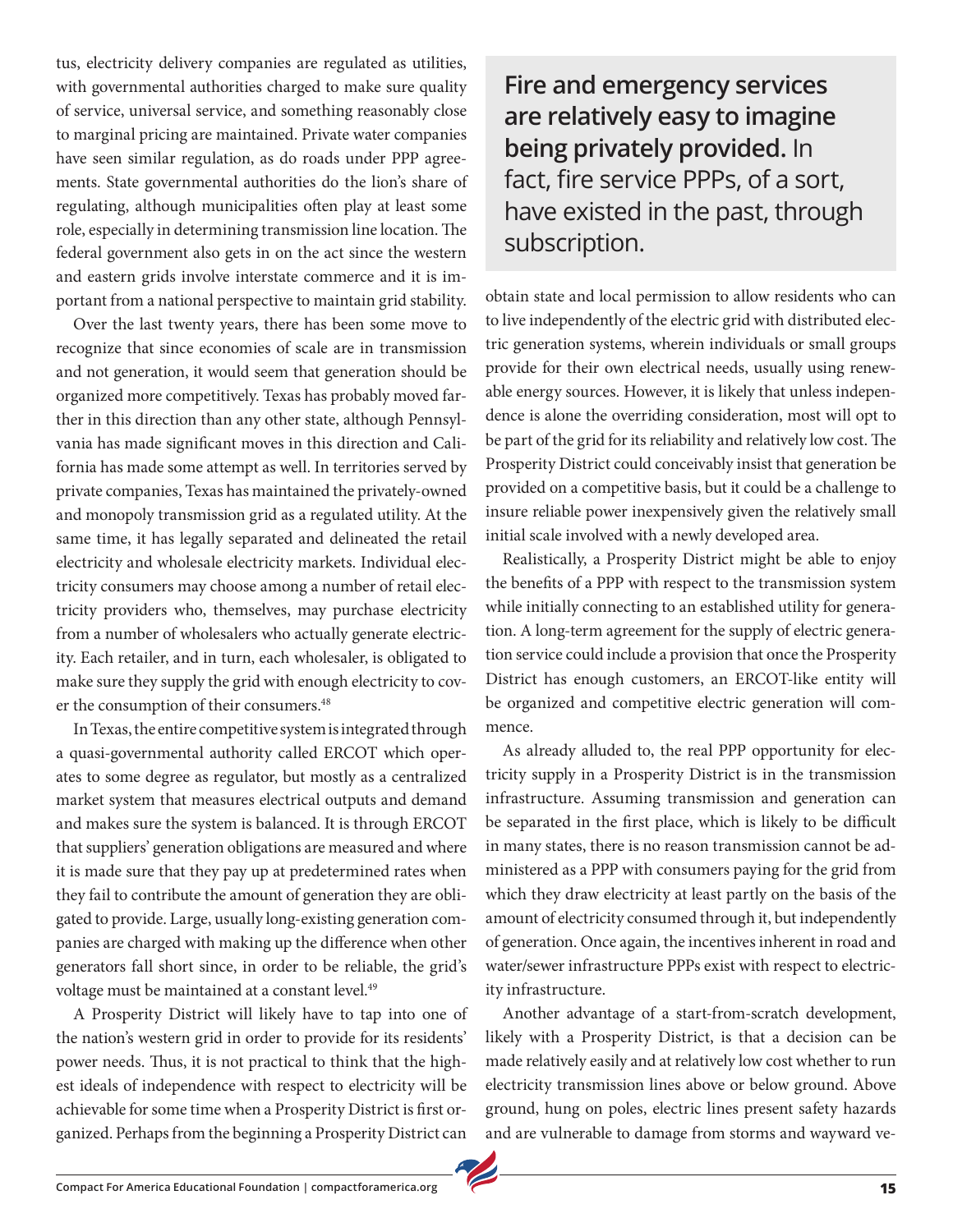hicles as well as interference with trees. Nevertheless, running transmission lines above ground is generally inexpensive relative to trenching and burying lines. Above-ground affords greater flexibility for expansion both in terms of the logistics involved as well as the costs. On the other hand, to some extent, electricity transmission infrastructure can be integrated or at least piggy-back on road and water/sewer provision. Electrical, and for that matter, fiber optics and other wires, can easily be snaked inside PVC pipe conduit under the ground. Such wiring, as technology and/or need develops and dictates, can be replaced easily when it runs through pipes instead of being buried directly into the earth.

Authorities considering issuing a PPP call for proposals from a Prosperity District should consider including a set of conduits in a possibly integrated PPP for road, water and sewer infrastructure. Regardless, careful consideration should be given to anticipating the possibility of placing much of the community's electricity transmission infrastructure underground.

Administration of an electrical transmission infrastruc-

being privately provided. In fact, fire service PPPs, of a sort, have existed in the past, through subscription. There are several problems with subscription services, however. Subscription services only respond and help with the emergencies of subscribers. This can potentially lead to ambulance/EMT services ignoring the plight of a non-subscriber who is having a catastrophic health event or who has been in an auto accident. Or, emergency services might aid a subscriber but charge an exorbitant amount of the service. In the case of fire service responses, subscription fire departments have actually stood by while a non-subscriber's housed burned to the ground while wetting down subscribers' houses in order to prevent the spread of the conflagration. Publicity surrounding such circumstances inevitably leads to outrage and these arrangements rarely last as a result.<sup>50</sup>

Under the traditional model of providing for emergency and fire services, especially in urban areas, crews consisting of government-employed specialists take part in days-long shifts, maintaining equipment to a high shine and doing some training, ready on a moment's notice to respond to emergen-

# In a PPP for fire and emergency services that does not rely on subscriptions, careful thought must be given to how the contractor will be compensated.

ture PPP contract will potentially suffer many of the same pitfalls of administration of other infrastructure PPPs. One advantage of the usual regulated utility system for electrical services is that the electric provider has an incentive to at least somewhat efficiently provide for infrastructure, making sure that wires, for example, are adequately durable given the probability of their being destroyed by storms or other catastrophic events. A regulated transmission-only utility has an incentive to cut corners in order to reduce costs. There will therefore be a need to carefully monitor and administer the PPP contract. One ace up the sleeve of a Prosperity District's contracting authority will be that the infrastructure provider only gets paid over time subject to adequate performance. In this case, performance should include the durability of transmission cables, transformers, and substations.

#### *Fire and Emergency Services*

Fire and emergency services are relatively easy to imagine

cies. Historically, there has been a tendency for personnel to unionize, with plenty of idle time on the clock to discuss grievances and ideas for gaining better compensation. Although there is no denying that most emergency personnel are dedicated and genuinely desire to contribute to their community, many minor emergencies see over-responses with large fire trucks and multiples of personnel over and above what is truly needed responding to the event.

A private company contracted to provide emergency services and free to organize so as to be as efficient and effective as possible is likely to organize things quite differently. Stations, trucks, and other investments are likely to be more carefully matched to the emergencies that are regularly seen and expected within a community. Imaginative work arrangements using part-time personnel and even volunteers are more likely as well, assuming that the contractor is not constrained by a union contract. Trucks might not be quite as shiny, but their maintenance is more likely to be carried out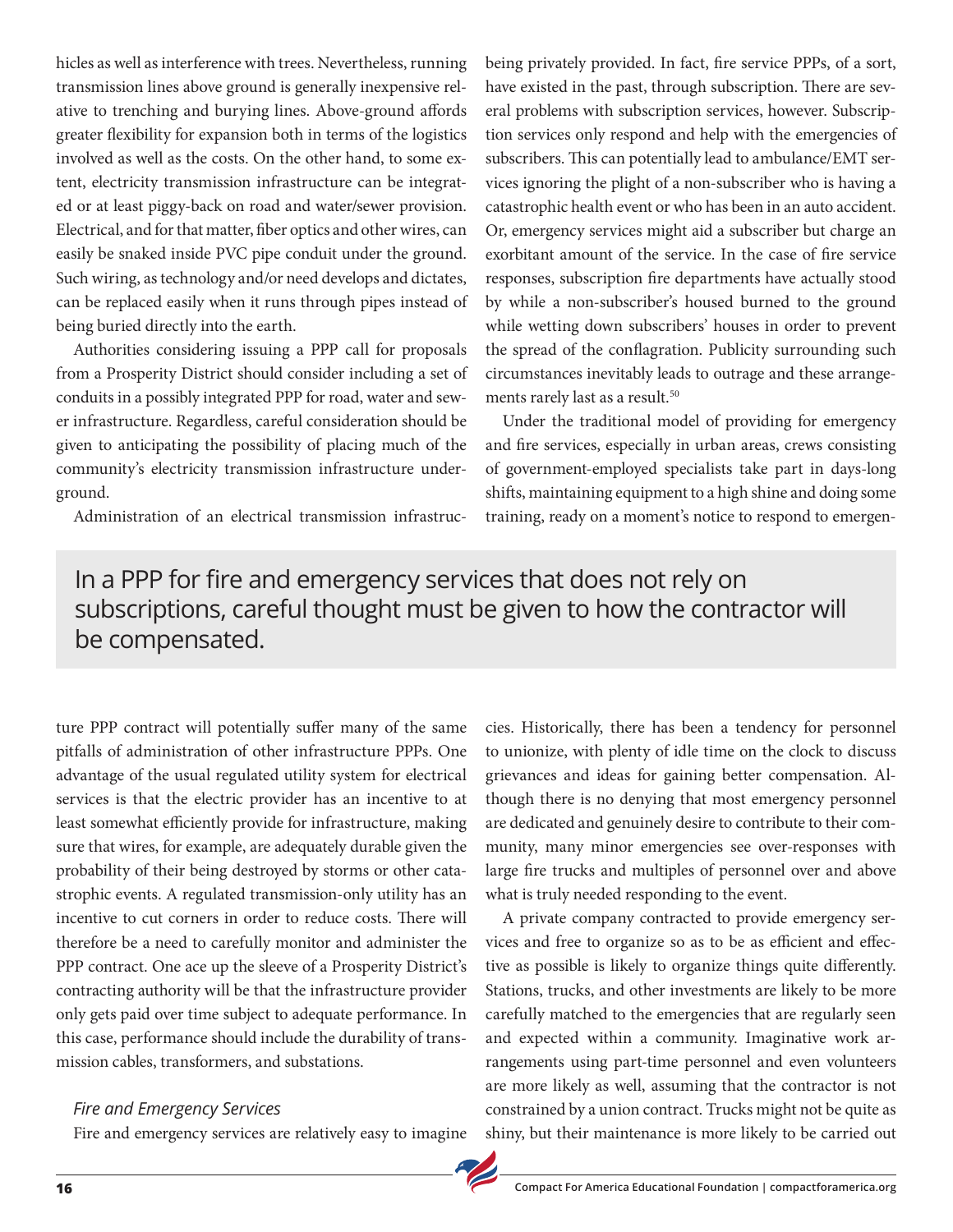when it is truly needed.

In a PPP for fire and emergency services that does not rely on subscriptions, careful thought must be given to how the contractor will be compensated. The PPP's contracting authority will likely learn from proposals submitted by private companies, but contract administration will have to be expertly carried out. The tendency will be for contract administrators to form close relationships with the contractor and fail to hold the contractor fully responsible. Performance measures, regularly audited by outside third parties, will have to be carefully thought out. These should include measures for proper maintenance of fixed assets like fire stations as well as proper maintenance of vehicles so that they are in proper running order. And of course, response times as well as effectiveness in carrying out services will have to be evaluated on an ongoing basis.<sup>51</sup>

A fire and emergency services PPP contractor will have to paid on the basis of necessary scale given the size of the community, with periodic adjustments as growth occurs. Revenues for the contractor should not be fee based because such fees would be accrue only when bad things happen and nobody should be incentivized to make bad things happen. In order to incentivize high performance levels, a system of bonuses should be devised based on superior accomplishment of performance measures. At the same time, financial sanctions can be applied when readiness audits are found wanting and performance does not measure up. Clearly, in order to make sure emergency services perform well to minimize costs to life, limb, and property of emergencies in the community, it will be critical to measure and monitor readiness on a regular basis. Hopefully, this will be the main means of measurement since ideally, performance in actual emergencies would be rare due to few emergencies.

Ambulance and EMT services would be contracted, measured, and managed similarly to fire services and possibly integrated into a single PPP contract with the provider of fire services. Private ambulance service already occurs in Arizona, but it is not managed in a PPP arrangement and suffers somewhat from rent-seeking. Nevertheless, there are lessons to be learned from the Arizona experience.<sup>52</sup>

#### *Refuse Collection*

Little will be said here about refuse collection because it is already so widely privatized and there is so much experience with it. In fact, there is little if anything a Prosperity District actually has to do other than to require residents to have their refuse collected. This will ensure demand and private companies will rise to the occasion. Issues do arise with completely open competition in refuse collection, however. Complaints about excessive truck traffic and trash containers always out on curbs, although in front of different houses from day to day, have occurred. Although the Prosperity District concept does not allow for monopolies to be established through exclusive franchising, the District could regulate scheduling for trash pickups.

#### *Education*

Finally, primary and secondary education services might, depending on how negotiations go with the state and whether such authority is granted, be provided under the authority of the Prosperity District. More than likely, though, public education will be organized in the territory of the District according to school district boundaries and administered independently of the District.

If the Prosperity District is granted the authority to separately constitute its own school district, the district will have the right to separately collect its own property taxes with additional revenue from the state and possibly even the federal government. The best use of these funds is to encourage a private education system with parents choosing schools for their children. The most efficient funding method to accomplish this with the most superior incentive structure is Educational Savings Accounts whereby parents control a yearly grant made to each child to be spent on a variety of possible educational services. Although limited in availability, these are already law in Arizona, where they are called Empowerment Scholarship Accounts. Economy on the part of parents is encouraged by allowing any savings accumulated over years to be used toward a child's post-secondary education in college or trade school. Methods are currently being devised in Arizona and Nevada, among others to monitor expenditures authorized by parents to make sure they are properly educationally related.<sup>53</sup>

The literature on privatized education, charter schools, vouchers, and Education Savings Accounts is extensive and readily available. Therefore, no more will be mentioned of it here. Besides, it will be a difficult concession to gain from the state to move to a completely independent education system within a Prosperity District.

#### **What about Law Enforcement?**

Law enforcement services are usually the most difficult for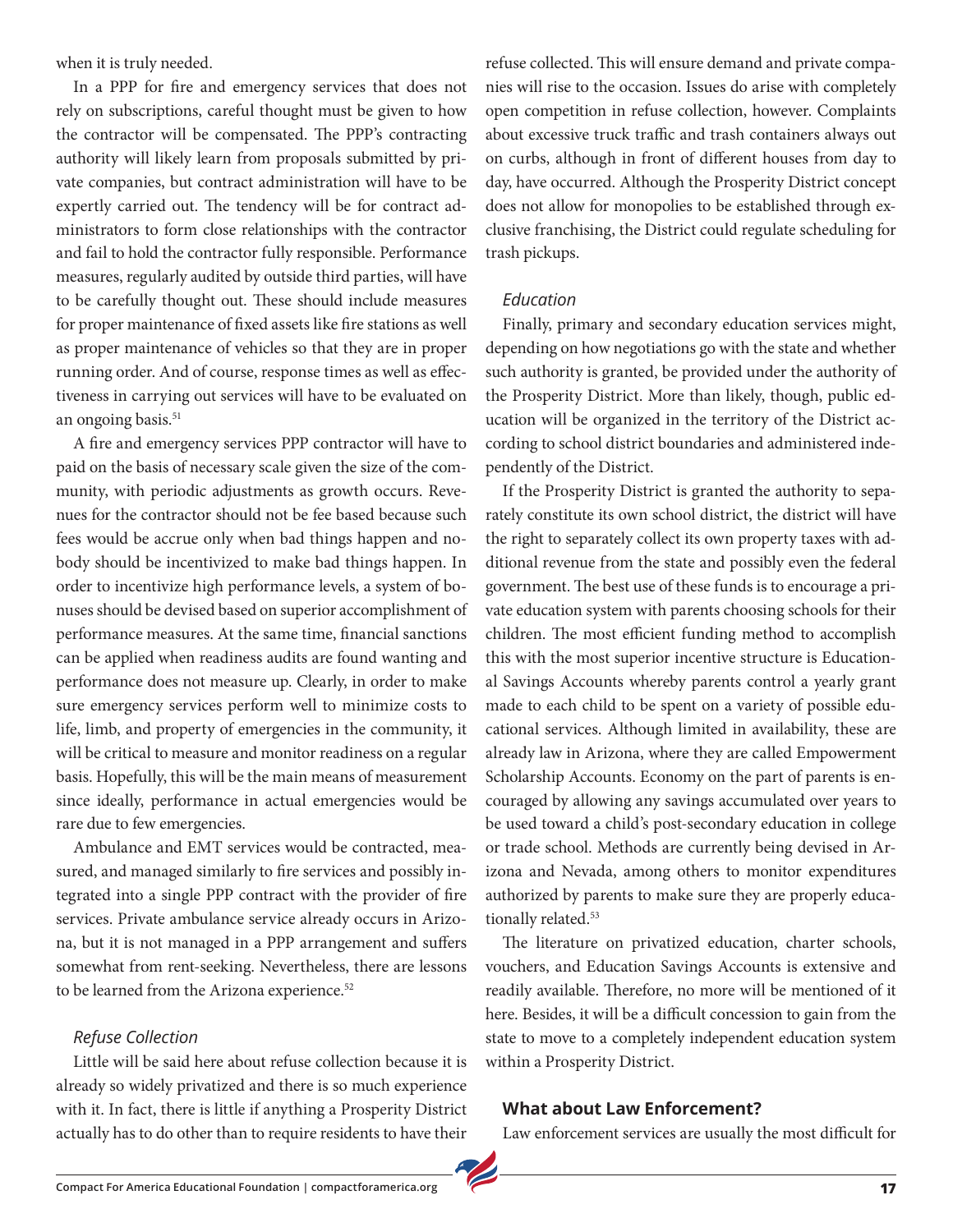people imagine being privately provided although the first modern police force in Great Britain was not established until 1829 in London.54 Elected constables and sheriffs, as well as privately hired security were the precursors to today's police forces. These offices speak to the fact that police are expected to be close to, indeed part of, the community, so it is understandable that a remote corporation that might not even be part of a community would seem the worst sort of entity to be entrusted with the community's safety and security. Police, of all community services, should be locally managed and controlled, for the good of the community, to protect it from abuse by those who are supposed to be protecting the population from illegal activities. What's more, each community has its own expectations and standards of conduct. Surely, only local management and control of police can insure that law enforcement is fully integrated into the community.

These concerns seem overwrought given recent history and concerns over everything from asset forfeiture to the militarization of police services.<sup>55</sup> Police personnel, unless a community is relatively remote, do not necessarily hail from the community they are specifically hired to police, either. It is not at all uncommon for police chiefs to move from city to city, even across state lines, much like city managers and school superintendents do.

A private firm engaged to administer law enforcement in a community under a properly constructed PPP contract will have an incentive to minimize costs. But, if police output is properly measured, that same company can be incentivized to perform well for the community. It's not as if such a company is going to hire foreign mercenaries to police a community. Instead, in order to be effective, such a company will hire local personnel who live in the community, if for no other reason than to ensure a stable workforce that is familiar with the community and its culture. The real issues lie in administration of a law enforcement PPP contract, appropriate performance measures, and proper third party audit work that does not unnecessarily add to costs.

A distinct likely advantage to hiring a private company to police the Prosperity District under a PPP contract is that the private company's chief personnel are especially likely to have wide experience, perhaps in a variety of environments. The principals of such a company are likely to have had military experience, policing populations in other parts of the world, as well as experience policing large cities. The combined experience of principals willing to take on a contract to police a community is likely to be quite extensive.

**Increasingly, effectiveness measures for police officers have been devised and used in cities.** Response times can be measured, monitored, and audited. Crime rates can be measured and checked through surveys.

Again, looking at recent history, it is obvious that government run and administered police forces suffer from empire-building and costly preparation for highly unlikely scenarios. The likelihood of public unrest in Chicago is quite different from that of Dallas or of Phoenix. Yet, we see urban police forces across the nation preparing as if they all face equivalent threats and threat levels. A privately managed police force, however, will be much more cost-conscious. For example, armored vehicles available as surplus from the U.S. Army are unlikely to be accepted as needed hardware merely due to the local police chief's desire to keep up with police chiefs from across the nation whose force have armored vehicles. Such vehicles are costly to maintain while serving little to no purpose, not to mention the cost of training personnel in their proper use and operation.

Just how to compensate a private company to administer police under a PPP is an important question. Police personnel will be employees of the company and deputized under the authority of the Prosperity District as negotiated with the state and adjoining local governments. Police uniforms will not indicate that the police are privately employed. Once they are trained and deputized, this will not matter. Compensation to the private contractor should not be predicated on the number of personnel. The number of officers necessary to get the job done as well as equipment needs should be under the discretion of the contractor so that costs are minimized both to the contractor and the community.

 Increasingly, effectiveness measures for police officers have been devised and used in cities. Response times can be measured, monitored, and audited. Crime rates can be measured and checked through surveys.<sup>56</sup> As a starting point, a PPP for police services will initially pay a contractor sums approximately equal to the budgets of similarly-situated cities and communities around the nation. Provision should be made in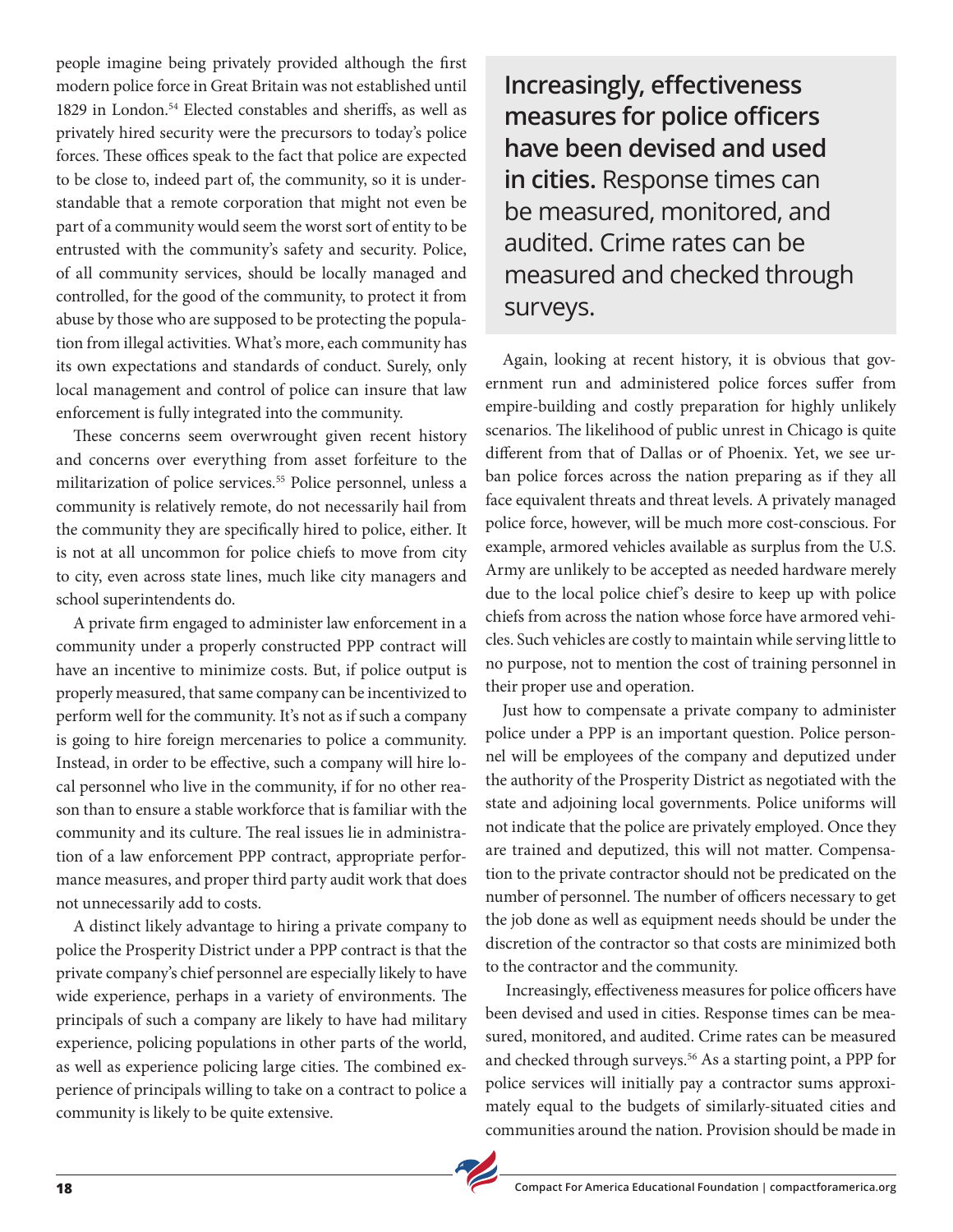the contract that assessments will be made periodically and the overall fee adjusted in accordance with legitimate manpower and equipment needs. A system of financial awards and penalties must be devised to create proper incentives for the PPP contractor to properly train and equip personnel to do their jobs in an excellent and professional manner. This will not be easy. There will be a learning curve on the part of both vendor and government administration.

Another aspect of policing in a Prosperity District will be the freedom of resident citizens and businesses to hire their own security personnel, either individually or in a collectively with others for a neighborhood. With freedom to be maximized under a Prosperity District arrangement, there should be an expectation that residents should be free to hire their own security personnel. It might be necessary for the Prosperity District to require liaison meetings and common communications between the District police and other security personnel with the ability to disqualify a separately hired security personnel who do not cooperate. However, keeping in mind that the District force will have an incentive to disqualify alternative security personnel in order to minimize the possibility of future competition for the larger contract, the district force should not be the final authority on whether alternative personnel can continue to operate.

Nevertheless, due to the novelty and potential controversy of furnishing law enforcement services privately, it is recommended that all but the most sophisticated Prosperity Districts instead consider managed competition whereby law enforcement services are procured by competitive outsourcing to existing public policing agencies, such as the County Sheriff, State Police, or nearby municipalities.

#### **Conclusion**

While some will object to the notion of privatizing traditionally government-provided services in a Prosperity District through PPPs, this paper shows that there is no practical reason not to do so. There is a great deal of evidence that PPPs in providing a variety of public services can succeed. If there is a reason to object to the Prosperity District concept, it is not because of privatization. The demonstrated practicality of privatization and PPPs, does not mean, however, that PPP privatization is a simple matter. Dedicated hard work will have to go into fully conceptualizing and fleshing out PPP proposals and contracts. Hard-nosed negotiations will have to take place, and once the contracts are executed and in place, the hard work has not ended. Dedicated, ethical contract managers will have to be employed to monitor contractors and administer the contracts fairly and ethically. Third party auditors will have to be vetted and selected. Real and relevant information will have to be forthcoming, and sound judgment will have to be exercised.

The rewards of all the hard work are likely to include improvements in quality of service over the traditional model of provision, as well as cost savings,<sup>57</sup> and ultimately a prosperous, harmonious, and growing community.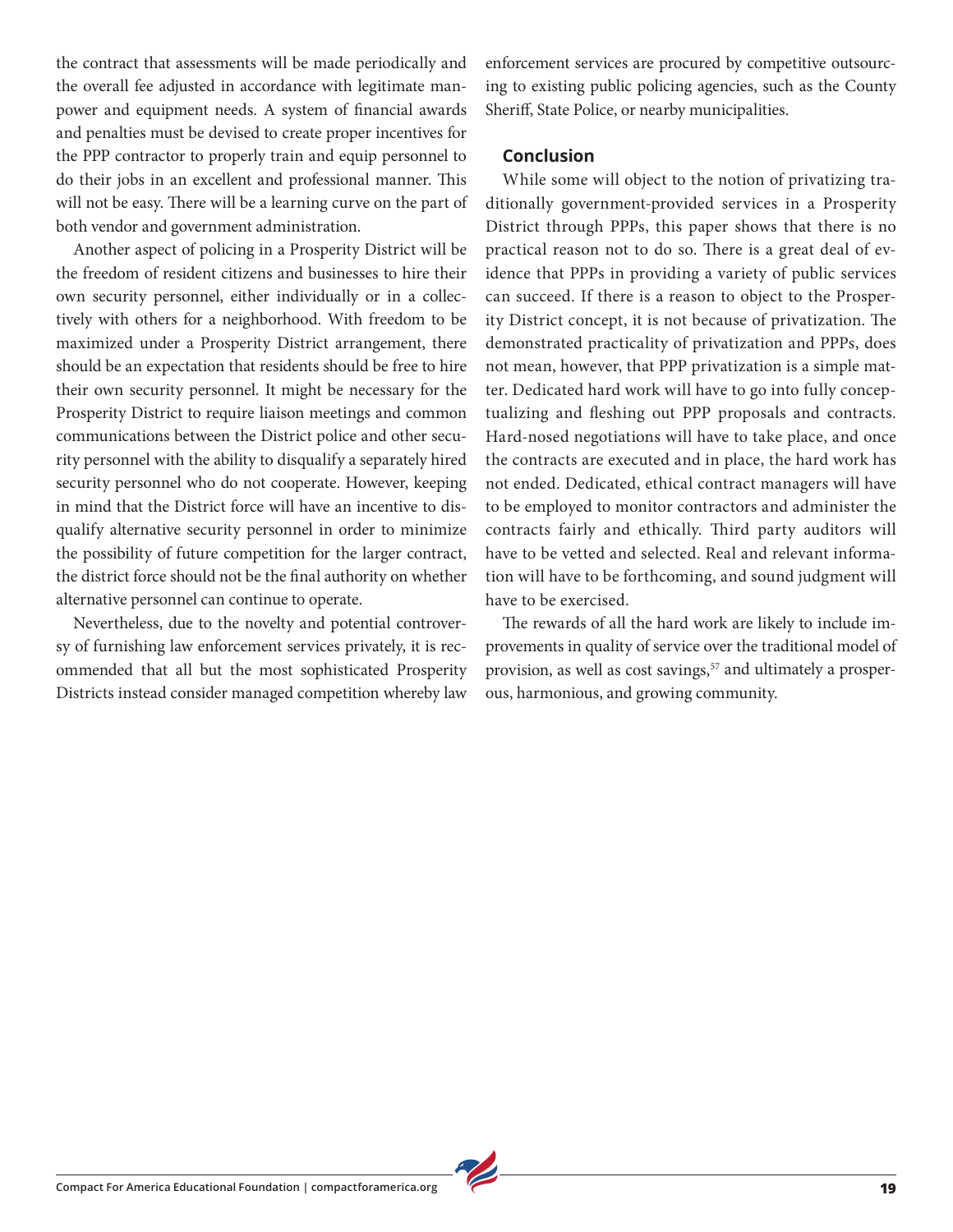#### **Endnotes**

- 1 See http://www.ProsperityStates.org
- 2 Roth, Gabriel, The Private Provision of Public Services in Developing Countries (New York, NY: Oxford University Press, 1987).
- 3 http://www.reporternewspapers.net/2016/07/08/sandy-springs-model-government-changing/
- 4 http://reason.org/news/show/johns-creek-ppp-bodker
- 5 23-28, http://lib.dr.iastate.edu/cgi/viewcontent.cgi?article=4877&context=etd
- 6 Guardiano, John R., David Haarmeyer, and Robert W. Poole, Jr, Fire Protection Privatization: A Cost-Effective Approach to Public Safety (Los Angeles, CA: Reason Foundation, No. 152, October 1992), http://reason.org/files/ c2bbfe415eccfdff424a2bf7c8a20585.pdf.
- 7 Poole, Robert W., Jr., Privatizing Emergency Medical Service: How Cities Can Cut Costs and Save Lives (Los Angeles, CA: Reason Foundation How-to Guide No. 14, November 1995), http://reason.org/ files/631cc51b785fd6c3c049a259c837b6a4.pdf.
- 8 Perez, Juan, Jr., "Chicago School board approves expanded private maintenance program
- 9 Schlomach, Byron, More Roads to Travel: A Path to Transportation Solutions in Arizona (Phoenix, AZ: Goldwater Institute, April 30, 2008), https://www.amazon.com/More-Roads-Travel-Transportation-Solutions-ebook/dp/ B0032FPW80.
- 10 Katsamunska, Polya, "Classical and Modern Approaches to Public Administration," Economic Alternatives, 1 (2012), 74-81, http://www.unwe.bg/uploads/alternatives/broi\_1\_economic\_alternatives\_english\_2012-06.pdf.
- 11 Pfiffner, James P., "Traditional Public Administration versus The New Public Management: Accountability versus Efficiency, Institutionenbildung in Regierung und Verwaltung: Festschrift fur Klaus Konig, A. Benz, H. Siedentopf, and K.P. Sommermann, eds. (Berlin,Germany: Duncker & Humbolt, 2004), 443-454, http://pfiffner.gmu.edu/files/ pdfs/Book\_Chapters/NewPublicMgt.doc.pdf.
- 12 Reality is often much different from theory given the prevalence of public-sector unions, the rules written into union contracts, and civil service rules.
- 13 They also collude to exploit the federal system of government with lower levels often agreeing to standards that are then adopted as being imposed from on-high. For example, Texas school district personnel have set facilities standards that, in turn, have been adopted and imposed on districts by the state, providing political cover for high facility expenditures. Another example is state road officials determining standards for interstate highways with the federal government then adopting these standards to be imposed on all states (See Byron Schlomach, A Case Study in Public Choice: Road Provision and the Texas Department of Transportation (College Station, TX: Texas A&M University, dissertation, December 1996), 22.
- 14 Ready access to water, even for those who have fallen into significant arrears on the water bill, has become an issue in bankrupt Detroit (See Heather Smith, "Four Things You Should Know about Detroit's Water Crisis," Grist. org, website, July 17, 2014, http://grist.org/cities/the-4-things-you-should-know-about-detroits-water-crisis/.
- 15 "Government Failure," Economics Online, website, http://www.economicsonline.co.uk/Market\_failures/ Government\_failure.html. "Market Failures, Public Goods, and Externalities," Library of Economics and Liberty, website, http://www.econlib. org/library/Topics/College/marketfailures.html.
- 16 Mises, Ludwig von, Bureaucracy (Cedar Falls, IA: Center for Futures Education, 1983).
- 17 For example, CH2M Hill, the company that Sandy Springs, GA originally engaged to provide city services, has experience all over the world in a variety of areas (See "Company Facts," CH2M.com, website, https://www.ch2m. com/who-we-are/company-facts.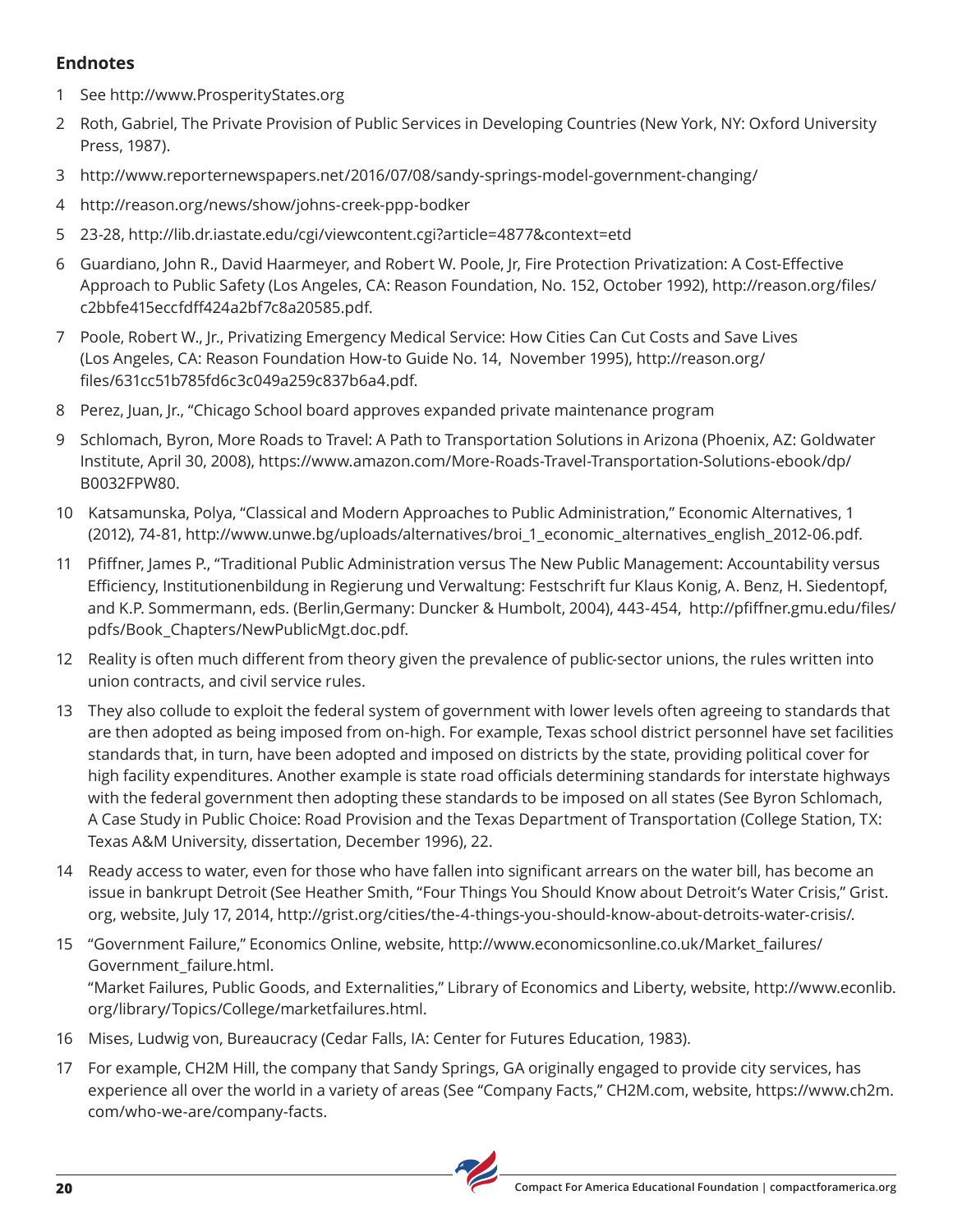- 18 "How PPPs Can Help," PPP Knowledge Lab, World Bank, website, https://pppknowledgelab.org/ppp-cycle/howppps-can-help.
- 19 "Government Objectives: Benefits and Risks of PPPs," Public-Private –Partnership in Infrastructure Resource Center, World Bank Group, website, https://ppp.worldbank.org/public-private-partnership/overview/pppobjectives.
- 20 "Overview of PPP experience," Toolkit for Public-Private Partnerships in Roads & Highways, PPIAF, website, https://ppiaf.org/sites/ppiaf.org/files/documents/toolkits/highwaystoolkit/6/pdf-version/1-21.pdf.
- 21 See http://reason.org/areas/topic/privatization.
- 22 See https://ppp.worldbank.org/public-private-partnership/.
- 23 Matthews, Christopher M., "Public-Private Partnerships Susceptible to Corruption," Wall Street Journal, April 19, 2013, http://blogs.wsj.com/riskandcompliance/2013/04/19/public-private-partnerships-susceptible-tocorruption/.
- 24 For example, see "Water Commodification and Corporate Privatization of Municipal Water/Sewer Services," Sierra Club, website, http://www.sierraclub.org/policy/water-commodification-and-corporate-privatizationmunicipal-water-sewer-services.
- 25 Block, Walter, "Free Market Transportation: Denationalizing the Roads," Journal of Libertarian Studies (Summer 1979, 3), 212, 213.
- 26 Seldon, Arthur, Introducing Market Forces into "Public" Sevices, volume 4 of The Collected Works of Arthur Seldon, Colin Robinson, ed. (Indianapolis, IN: Liberty Fund, Inc., 2005), 135-137.
- 27 Kenny, Harris, "Solid Waste Collection Update," Subsection of Annual Privatization Report 2013: Local Government Privatization (Los Angeles, CA: Reason Foundation, May 6, 2013), http://reason.org/news/show/apr-2013-solid-waste.
- 28 Schlomach, Byron, A Case Study in Public Choice: Road Provision and the Texas Department of Transportation (College Station, TX: Texas A&M University, dissertation, December 1996).
- 29 "Electricity 101," Energy.gov, website, http://energy.gov/oe/information-center/educational-resources/ electricity-101.
- 30 Previously, only counties had built and maintained roads in the state.
- 31 Schlomach, A Case Study in Public Choice.
- 32 Davila, Vianna, "New Texas 130 Toll Road an Experiment in Public, Private Partnership," Houston Chronicle, October 1, 2012, http://www.houstonchronicle.com/news/houston-texas/article/New-Texas-130-toll-road-anexperiment-in-public-3907375.php.
- 33 Lovegrove, Jamie, "SH 130 Toll Road Operator Files for Bankruptcy," The Texas Tribune, March 2, 2016, https:// www.texastribune.org/2016/03/02/sh-130-toll-road-files-bankruptcy/.
- 34 Bizjak, Tony, "California Launches Test of Per-mile Road Use Fee for Drivers," The Sacramento Bee, July 10, 2016, http://www.sacbee.com/news/local/transportation/back-seat-driver/article88833572.html.
- 35 "Design & Bid: The Ins and Outs of Designing and Tendering a PPP Contract," PPP Knowledge Lab, World Bank Group, https://pppknowledgelab.org/ppp-cycle/design-bid.
- 36 "Contract Management," PPP Knowledge Lab, World Bank Group, https://pppknowledgelab.org/ppp-cycle/ contract-management.
- 37 The Texas Department of Transportation went through a period of gross corruption early in its history, but the ship was righted by an honest, long-serving head engineer. See Schlomach, A Case Study in Public Choice.
- 38 For an example, see http://www.goforthwater.org/home.php?p=gf\_home.

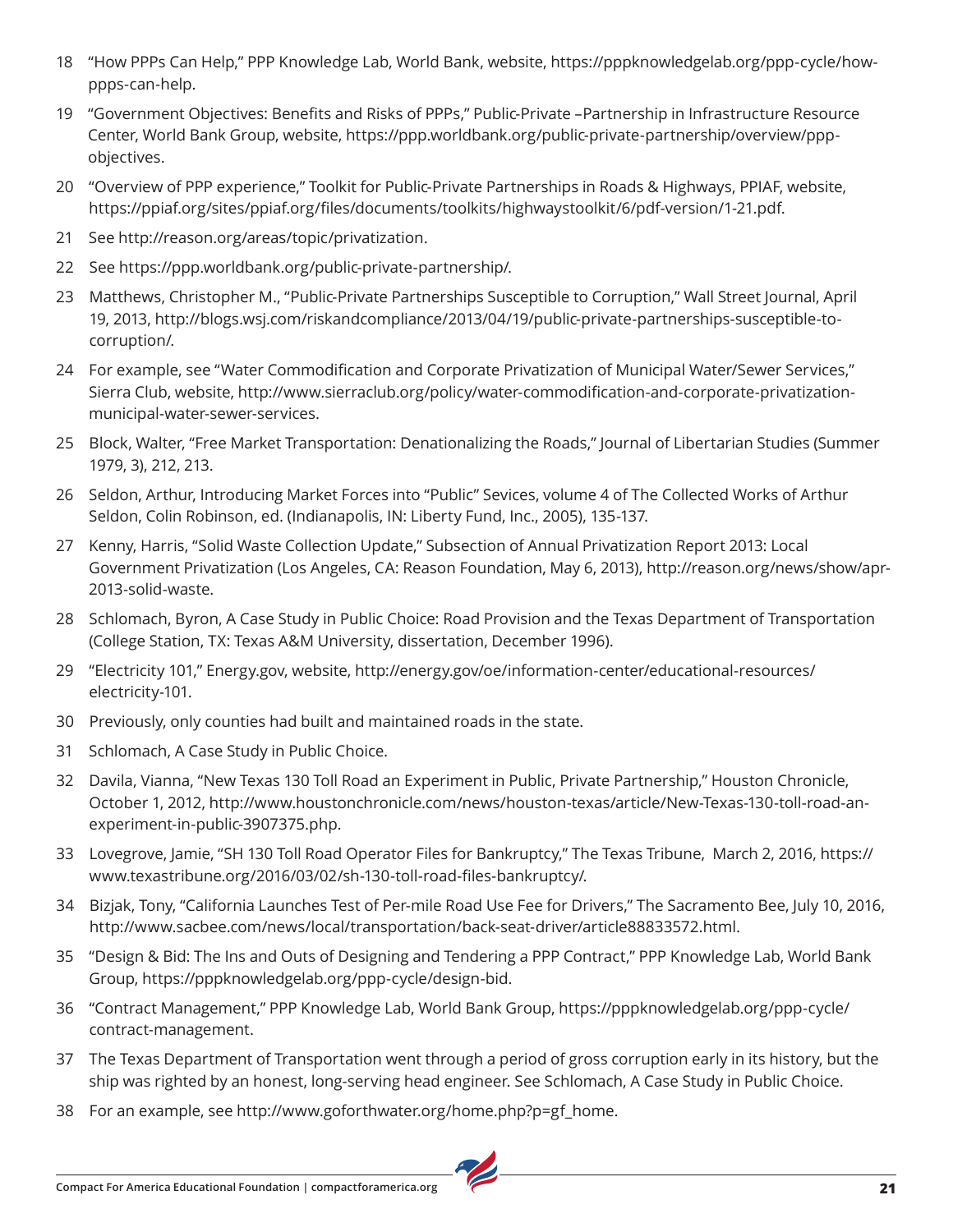- 39 See http://www.bmeters.com/en/remote-meter-reading.htm.
- 40 "Are We Better Off Privatizing Water?" Wall Street Journal, October 8, 2012, http://www.wsj.com/articles/SB10000 872396390443816804578002280926253750. NC Comptroller, "Sewer System Privatization Will Save Over \$11 M Annually and Benefit the Environment," Mineola Patch, July 18, 2014, http://patch.com/new-york/mineola/sewersystem-privatization-will-save-over-11-m-annually-and-benefit-the-environment.
- 41 United States Constitution, Amendment V.
- 42 Epstein, Richard A., "Kelo v. City of New London Ten Years Later," National Review, June 23, 2015, http://www. nationalreview.com/article/420144/kelo-eminent-domain-richard-epstein.
- 43 Epstein, Richard A., Takings: Private Property and the Power of Eminent Domain (Cambridge, MA: Harvard University Press, 1985).
- 44 Lutter, Mark, Three Essays on Proprietary Cities, doctoral dissertation (Fairfax, VA: George Mason University, Summer 2016).
- 45 Hooper, Charles L., "Henry George," The Concise Encyclopedia of Economics, The Library of Economics and Liberty, website, http://www.econlib.org/library/Enc/bios/George.html.
- 46 "A Brief History of Con Edison," conEdison.com, website, http://www.coned.com/history/.
- 47 U.S. Energy Information Administration, "What Is the Electric Power Grid and What Are Some Challenges It Faces?" Energy in Brief, December 22, 2015, http://www.eia.gov/energy\_in\_brief/article/power\_grid.cfm.
- 48 Schlomach, Byron, A Time for Choosing: Why Choice and Competition in Electricity are Right for Arizona (Phoenix, AZ: Goldwter Institute Policy Brief No. 260, July 12, 2013), https://goldwater-media.s3.amazonaws.com/ cms\_page\_media/2015/2/2/GWIElectricity%20Brief4.pdf.
- 49 "Electric Power Markets: Texas (ERCOT)," Federal Energy Regulatory Commission, website, http://www.ferc.gov/ market-oversight/mkt-electric/texas.asp.
- 50 MSNBC.com Staff and WSMV-TV, "Firefighters Let Home Burn over \$75 Fee Again," NBC News, December 7, 2011, http://usnews.nbcnews.com/\_news/2011/12/07/9272989-firefighters-let-home-burn-over-75-fee-again.
- 51 Wodicka, Reid A., "Measuring Department Performance," FireEngineering.com, website, January 1, 2013, http:// www.fireengineering.com/articles/print/volume-166/issue-01/departments/volunteers-corner/measur-departperformance.html.
- 52 Kuhn, Casey, "A Look At One West Valley City's Ambulance Partnership In Arizona's Changing EMS Landscape," KJZZ, February 26, 2016, http://kjzz.org/content/270515/look-one-west-valley-citys-ambulance-partnershiparizonas-changing-ems-landscape.
- 53 "Empowerment Scholarship Accounts," Arizona School Choice, website, http://www.arizonaschoolchoice.com/ EDU\_ESA.html.
- 54 Kelling, George L. and Catherine M. Coles, Keeping Americans Safe: Best Practices to Improve Community Policing and to Protect the Public (Phoenix, AZ: Goldwater Institute Policy Report No. 242, February 16, 2011), 2, https://www.freedomsphoenix.com/Uploads/023/Media/Policy\_Report\_FINAL.pdf.
- 55 "Asset Forfeiture Abuse," ACLU, website, https://www.aclu.org/issues/criminal-law-reform/reforming-policepractices/asset-forfeiture-abuse. "Kane, Alex, "11 Shocking Facts about America's Militarized Police Forces," AlterNet, July 27, 2014, http://www. alternet.org/civil-liberties/11-shocking-facts-about-americas-militarized-police-forces.
- 56 Kelling and Coles.
- 57 "Top Ten Facts about P3s," The National Council for Public-Private Partnerships, website, http://www.ncppp.org/ ppp-basics/top-ten-facts-about-ppps/.